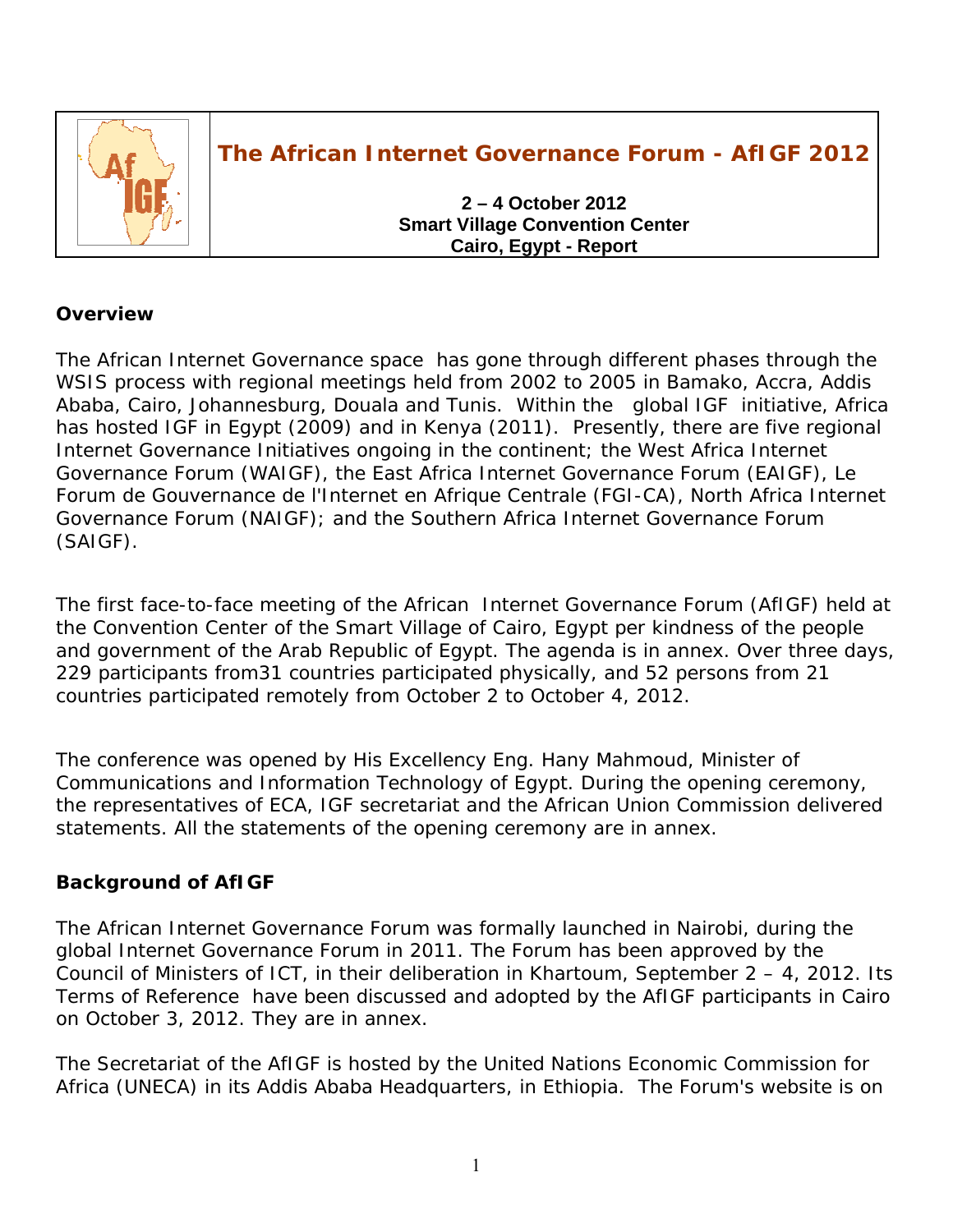http://afigf.uneca.org. It currently runs social media outlets on Twitter and Facebook. The official contact is afigf@uneca.org

# **Objectives**

AfIGF aims to be a platform for an inclusive multilateral, multi-stakeholder and multilingual discussion on issues pertinent to the Internet in Africa in general and Internet Governance issues in particular. Specific objectives include:

- $\overline{\phantom{a}}$  To increase awareness and build capacity on Internet Governance for African users to ensure that all stakeholders are well prepared for contribution and interaction.
- $\triangle$  To ensure that the concerns of Africa are taken into account in the IGF process.
- $\triangle$  To put in place a coordinated African process for dealing with Internet governance issues on the continent.
- A To strengthen the multi-stakeholder dialogue model for Internet Governance in Africa through regional and national forums.
- $\triangle$  To ensure a multi-stakeholder representation of all parts of the continent
- $\triangle$  To ensure that all the countries are part of the regional processes and launch/strengthen their national processes.
- $\triangle$  To facilitate national and regional exchanges and interactions between countries and regions in continent.
- $\triangle$  To facilitate the participation of African stakeholders in AfIGF and other appropriate regional and national Internet Governance Forums.
- $\overline{A}$  To promote use of African languages in the cyberspace.

# **The AfiGF Secretariat**

The AfIGF Secretariat is composed of a lean secretariat and seasonal volunteers including interns and fellows from the continent. Its responsibilities are to:

- $\triangle$  Provide administrative, logistical and organisational support to the AfIGF;
- $\triangle$  Promote the AfIGF activities of the members (sub-regional and national IGFs including other stakeholders);
- $\triangle$  Develop strategies on sustaining the AfIGF process and secretariat in consultation with Bureau members;
- $\triangle$  Act as a knowledge management hub of the AfIGF experiences, best practices, knowledge, expertise, needs and resources among sub-regional and national IGFs;
- $\triangle$  Convene AfIGF meetings; and
- $\triangle$  Develop and maintain active e-mail lists and website to provide updated AfIGF related information to sub-regional and national IGFs including other international stakeholders.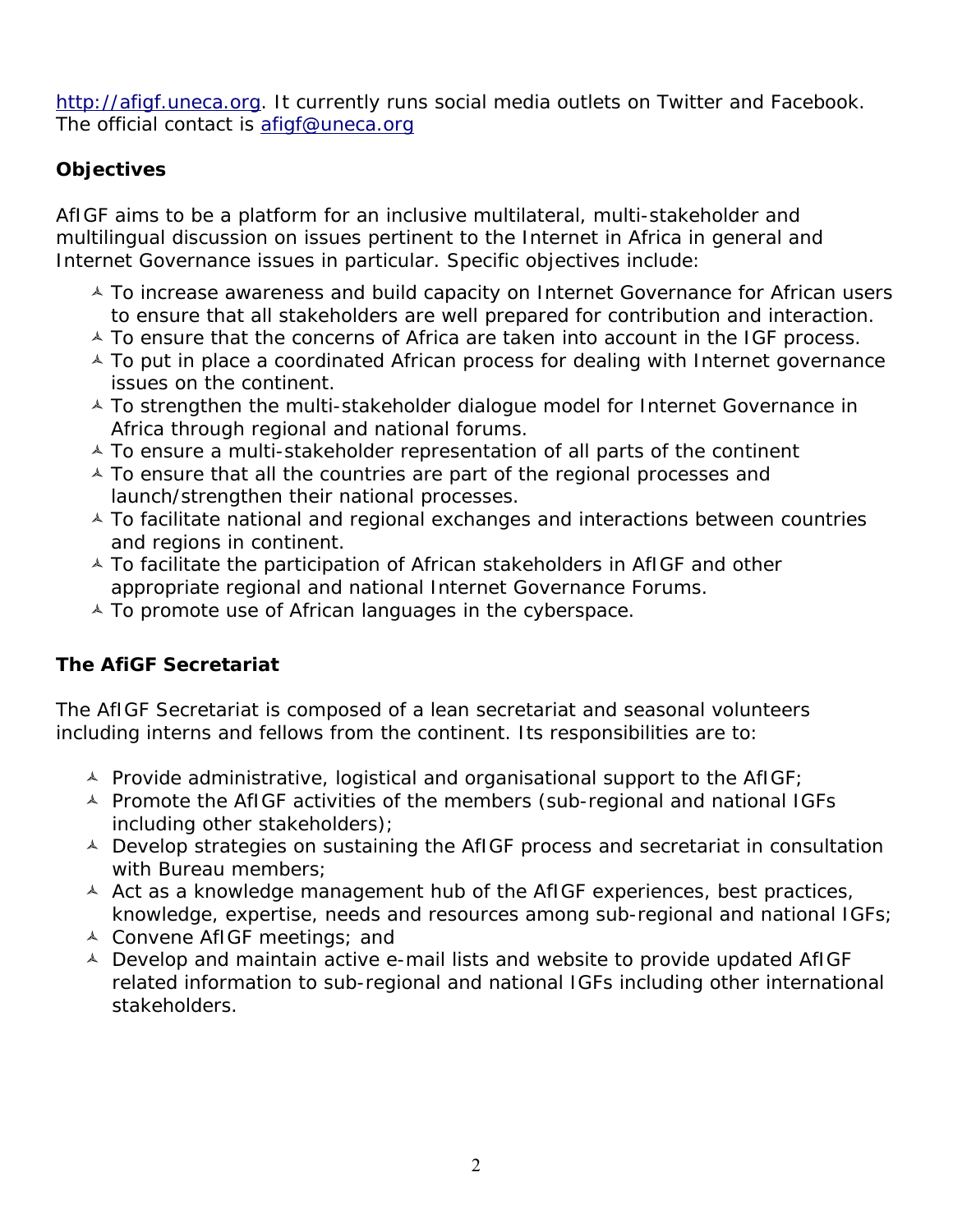## **The AfIGF Bureau**

The AfIGF bureau is composed of the 5 current conveners of the regional IGF or their designates. It is chaired by the host country of the last AfIGF. For the period of 2012 - 2013, it is chaired by Ms. Nermine El Saadany of Egypt.

## **Participation**

Participants to AfIGF were from:

- $\triangle$  African member states
- A Regional IGFs: WAIGF, EAIGF, SAIGF, FGIAC, NAIGF
- <sup> $\triangle$ </sup> Academia
- A Private Sector
- <sup> $\triangle$ </sup> Civil Society
- $\triangle$  Regional and International Organizations

#### **Partners**

The first Africa IGF was organised by the Secretariat, with support from:

- $\triangle$  The Ministry of ICT of the Arab Republic of Egypt
- <sup> $\triangle$ </sup> Google
- $\triangle$  The dotAFRICA project of UNIFORUM ZACR
- $\triangle$  The Association for Progressive Communications
- $\triangle$  NEPAD Planning and Coordination Agency
- $\triangle$  La Francophonie
- $\triangle$  The Free Software and Open Source Foundation for Africa FOSSFA
- $\triangle$  The Smart Village Company LTD
- $\triangle$  Mobinil
- <sup> $\triangle$ </sup> Telecom Egypt
- $\triangle$  Vodafone
- Ó Media
- <sup>A</sup> Volunteers

## **Pre-Conference Workshops**

In preparation for the AfIGF, three pre-conference workshops were organised

- 1. The Innovation Prize for Africa, by UNECA
- 2. WCIT 12 and the Revision of the ITRs, by APC
- 3. La Francophonie Numérique, by OIF

The recommendations and conclusions of the pre-conference workshops are attached as annexes.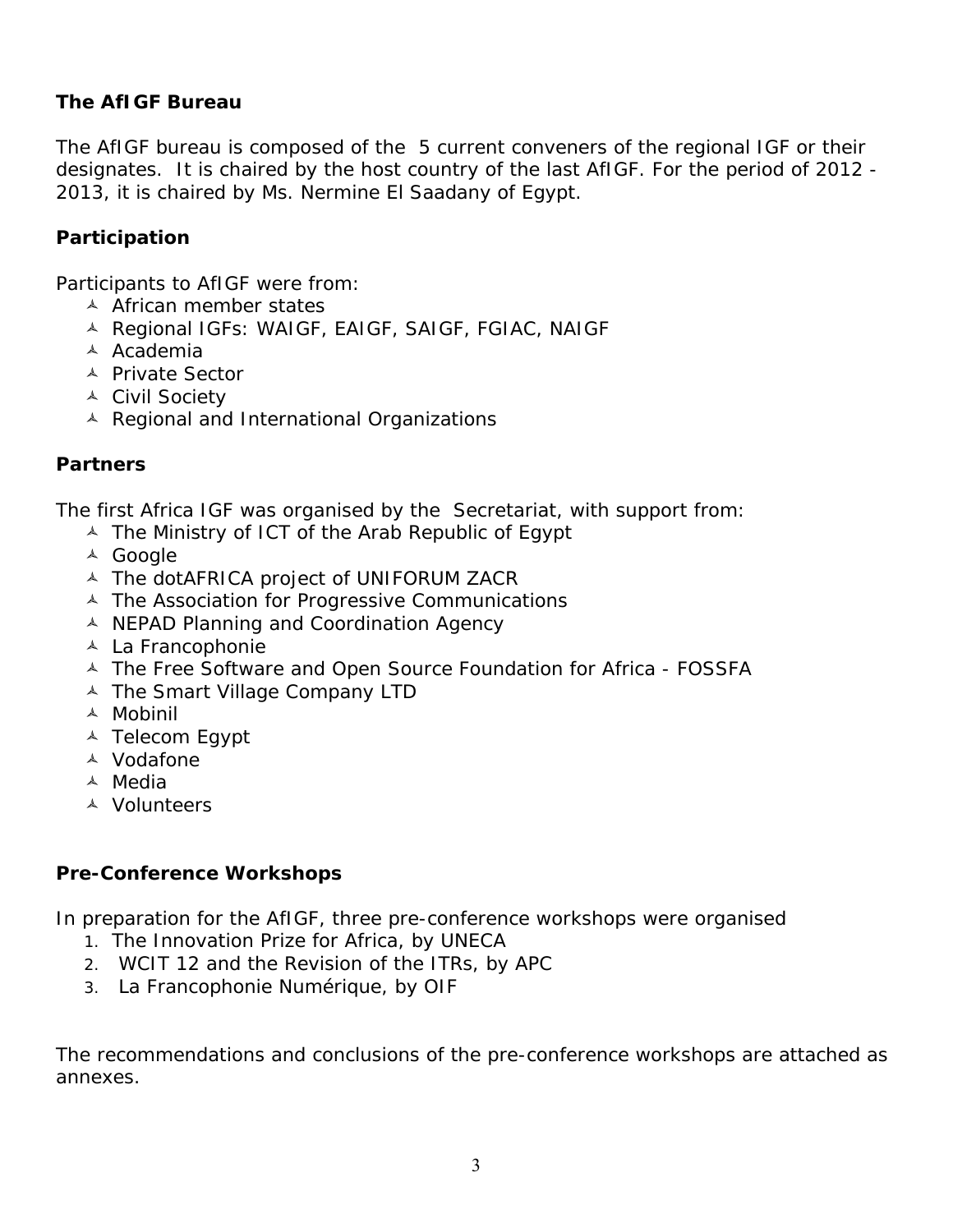# **Regional and National IGFs**

The Forum received reports from:

- 1. North Africa IGF
- 2. East Africa IGF
- 3. Forum de la Gouvernance de l'Internet en Afrique Centrale
- 4. Southern Africa IGF
- 5. West Africa IGF
- 6. Senegal
- 7. Côte d'Ivoire
- 8. RDC
- 9. Uganda
- 10. Benin
- 11. Nigeria and
- 12. Kenya
- 13. Tunisia

# **Issues from Regional and National IGFs**

Among other issues, the following were retained from the diverse experiences of regional and national IG initiatives:

- $\triangle$  Prior consultation is needed to identify the national actor whose attributes, experiences, and expertise makes it the most suitable to play the role of the convener
- $\triangle$  Engagement is needed from all stakeholders
- $\triangle$  Discussion need to begin with topics of national focus
- $\triangle$  Online discussions should precede face-to-face meetings
- $\triangle$  The involvement of the national regulatory agency is fundamental
- $\triangle$  Capacity building and awareness-raising need to continue through the process

## **Issues in AfIGF**

The first AfIGF received expert presentations on:

- 1. Access and Diversity
- 2. Emerging issues
- 3. Managing Critical Internet Resources
- 4. Internet Governance for Development
- 5. Security, Openness and Privacy
- 6. African Digital Representation Strategy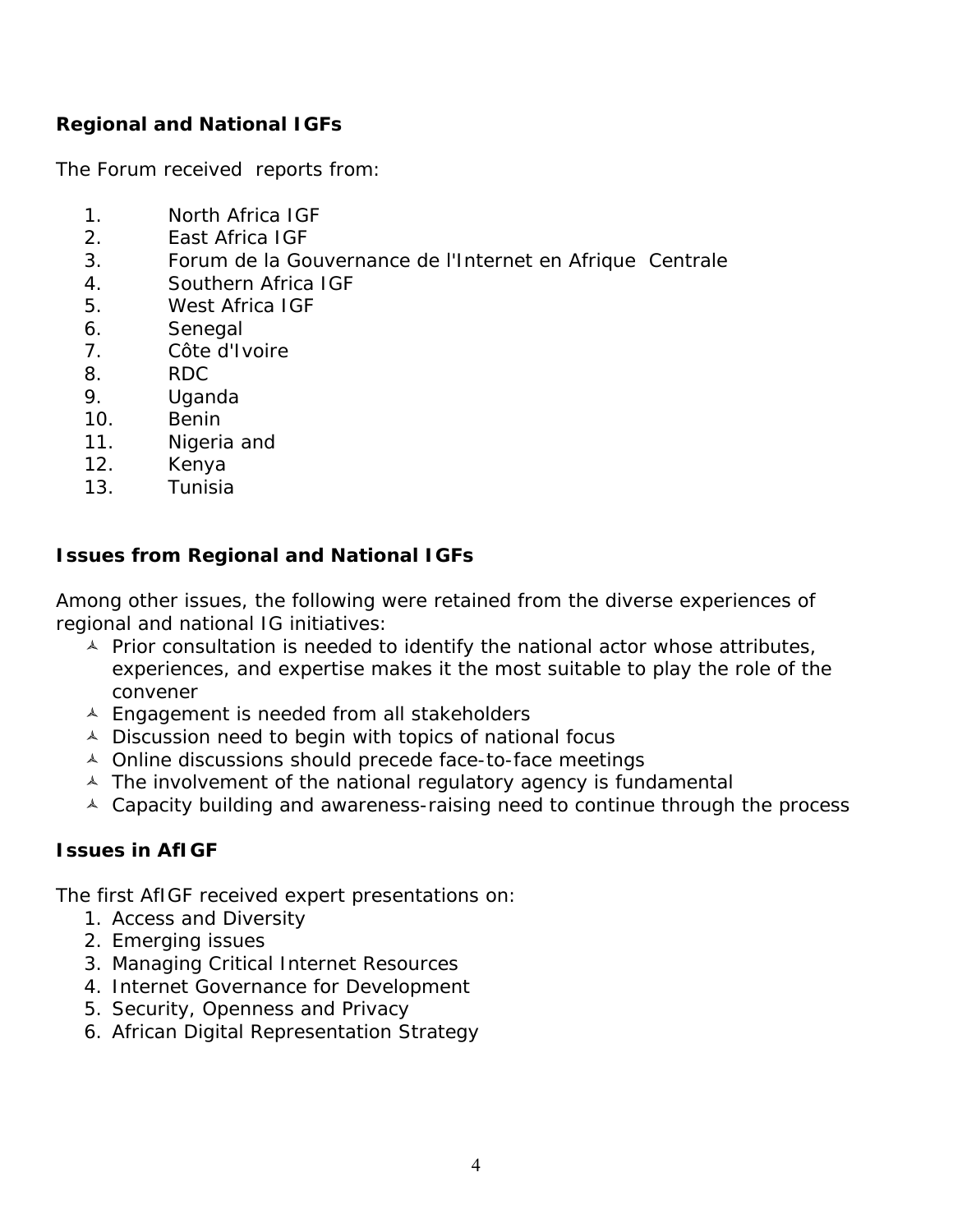Discussions that followed after the presentations allowed participants to arrive at a number of key recommendations. The pre-conference recommendations on ITRs and IPA are in the annexes.

## **Recommendations**

## **A. On Access and Diversity**

- 1. Enhance infrastructural development and access
- 2. Facilitate competition by opening up the national backbone to different industry players
- 3. Establish a legislative framework to facilitate ICT investment
- 4. Promote content and applications that respond to local needs
- 5. Consolidate and increase research in access and diversity
- 6. Invest more in fiber networks, while encouraging the growth of mobiles
- 7. Reorient Universal Access Fund in order for it to play its primary role
- 8. Enhance policy and regulation that enable innovative solutions that can address the access gap
- 9. Develop and implement strategies in partnership between the public sector, business, civil society and the technical and research communities that recognise that Africans need more than mobile internet access in order to be creators and controllers of internet content and applications
- 10. Governments to prioritise and focus their role on providing an enabling environment for internet development and use and to put the broader public interest before the creation of new revenue streams

## **B. On Emerging Issues**

- 11. Consolidate ongoing national IG initiatives
- 12. Explore more on Cloud Computing
- 13. Take into account privacy and personal data protection
- 14. Encourage African countries to develop legislative frameworks for the protection of personal data
- 15. Facilitate legislative collaboration and cooperation among member states towards a better protection of personal data

## **C. On the Management of Critical Internet Resources**

16. Support the operationalization and implementation of Dotafrica (.AFRICA) TLD by UniForum ZACR, an initiative by the African Union Commission and to encourage the establishment of the dotAFRICA foundation, the vehicle to foster innovation, boost African ccTLDs and to develop the domain names reseller market in Africa for the benefit of the local communities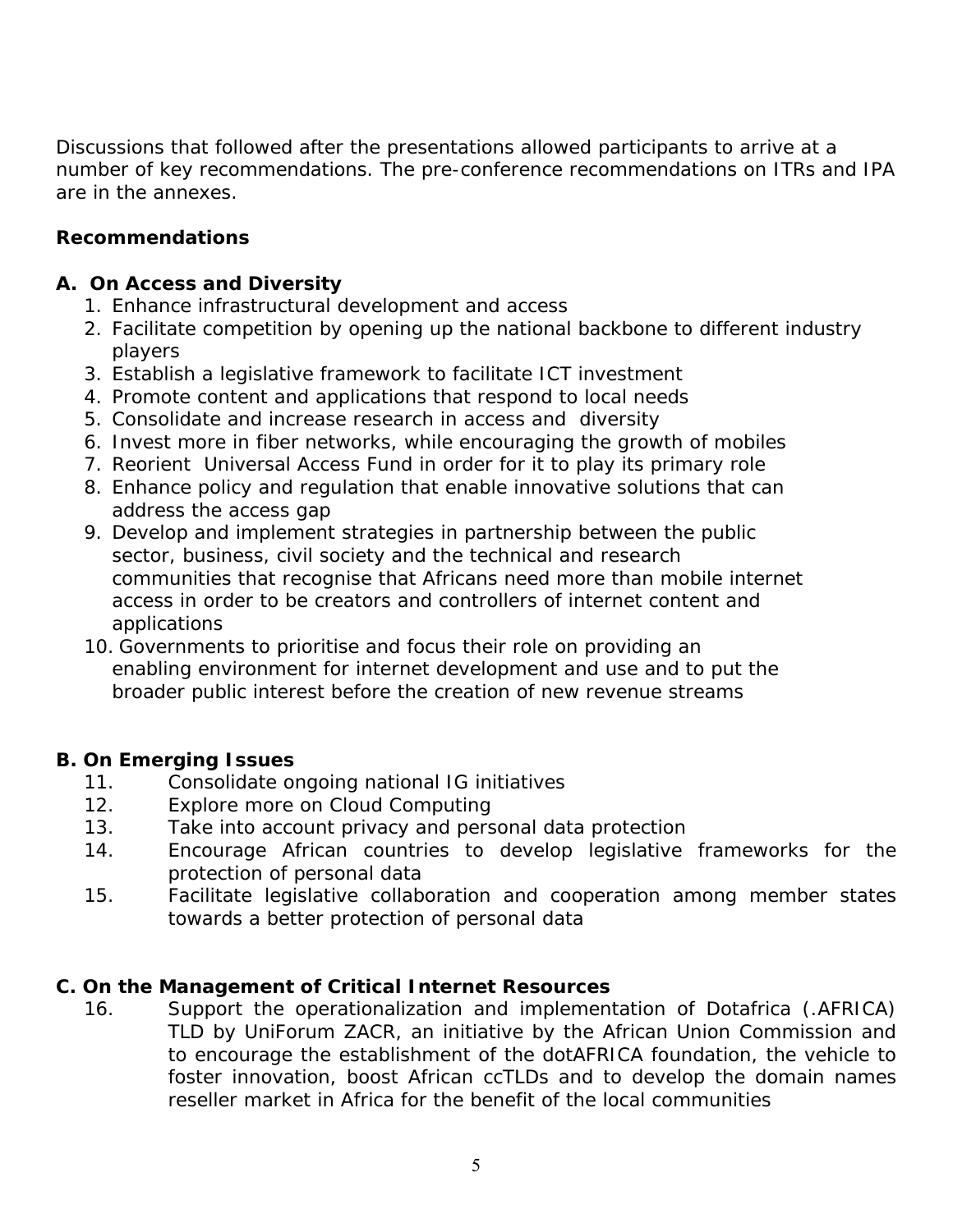- 17. Manage Internet critical resources through the multistakeholder framework based on openness, inclusivity, transparency and accountability
- 18. Develop African ccTLD and build partnership with AFTLD
- 19. Develop African Registrar
- 20. Create and promote local content
- 21. Build more redundancy for Radio Spectrum management in Africa
- 22. Make use of the guidelines on spectrum management
- 23. Create centres of excellence for R&D and also put in place Observatories
- 24. In order to mitigate risks against critical Internet Ressources, stakeholder should :
	- build a platform of international cooperation in the regulation;
	- build more capacities;
	- build more redundancies;
	- strengthen multi-stakeholderism.

## **D. On Internet Governance for Development**

- 25. Promote the creation of content in diverse languages on the Internet
- 26. Promote policies and funds that support the creation of content in local languages
- 27. Emphasise on access, freedom, and human rights at Baku IGF and avoid the Wikileaks subject
- 28. Deepen discussions and understanding of the role of intermediaries
- 29. Remain inclusive when addressing issues of IG. There is therefore the need to recognize the roles of government, private sector and Civil Society
- 30. Address the needs and concerns of rural communities within the context of access, infrastructure and services, especially within the framework of IG

## **E. On Security, Openness and Privacy**

- 31. To keep the Internet as an open space and widen access capabilities in african countries
- 32. To consider the multistakeholder approach as a basis for dealing with Internet security issues
- 33. To find ways and means for capacity building in the field of cybersecurity including training programmes on electronic signature, PKI, audit, CERT etc, and to raise security awareness level in the African countries
- 34. To invite member States to develop their own national cybersecurity strategies
- 35. To put in place national legal frameworks for the development of confidence in the use of ICTs in general and Internet in particular,
- 36. To establish national CERT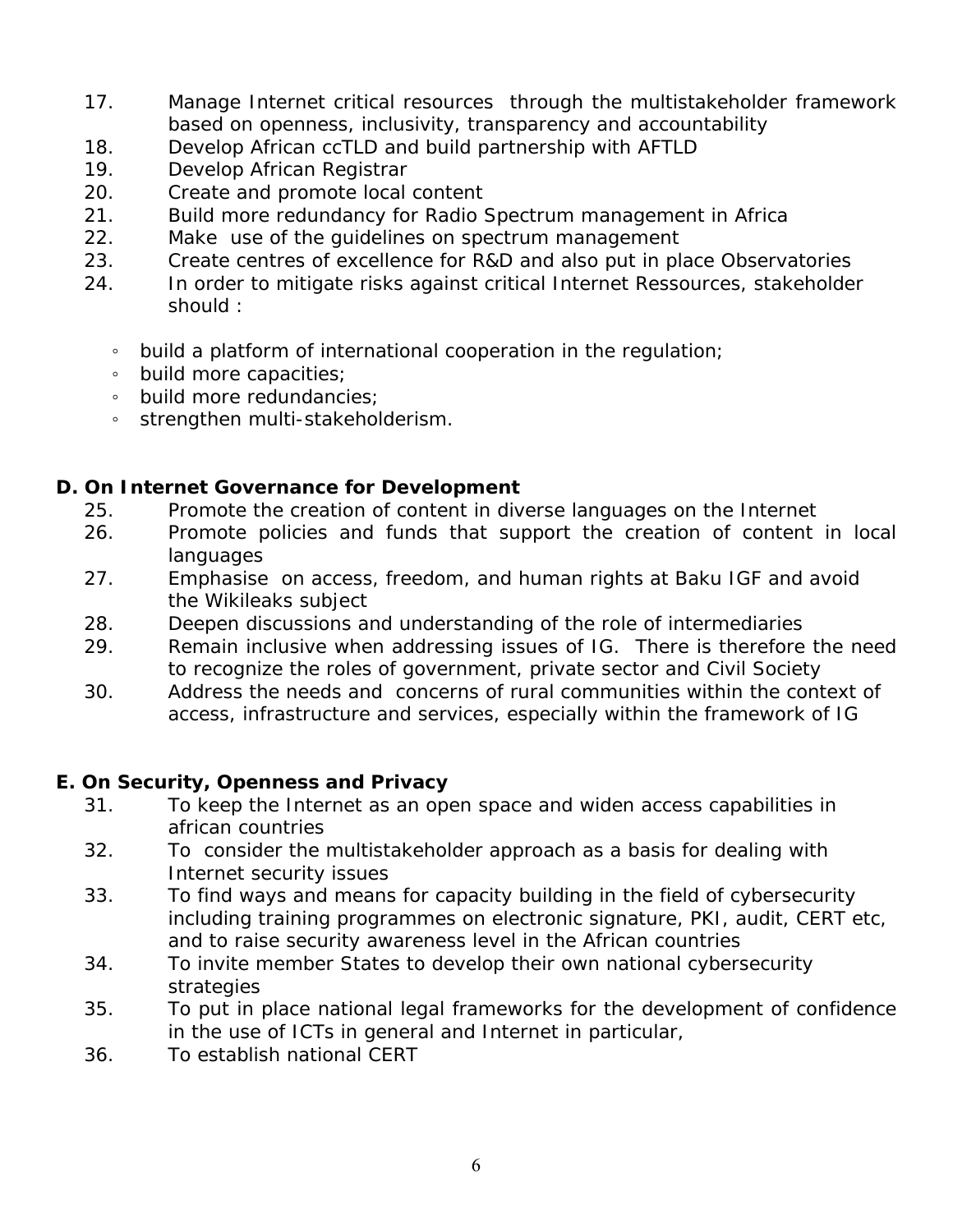- 37. To invite Specialized regional organizations to establish programs to harmonize the understanding of Security at the African level and with the global understandings
- 38. To move beyond the current surveillance to an adequate utilisation of information in the case of privacy

## **F. On African Digital Representation**

- 39. Ensure / source more funding for African participation
- 40. Implement the recommendations of the Council of ICT Ministers, 'Khartoum 2012'
- 41. Ensure that the ICANN Africa's Strategic Plan draft outline is turned into a fully fledged strategy document, after further consultations are conducted within the African communities and ICANN constituencies
- 42. Reform the membership of the African Strategic Working Group on the ICANN strategic document to better align with the constituency and SO/AC and integrate its activities into the ICANN annual corporation planning process
- 43. The African ICANN Strategy is welcome and should be finalized taking into account the views of the entire African community
- 44. All stakeholders should participate in the implementation of the coordination mechanism, which was adopted by CIMT-4
- 45. Countries should be supported in implementing the CIMT-4 Resolutions
- 46. Countries should organize national IGFs with the involvement of all stakeholders
- 47. AUC and ECA should support promotion of African ICT businesses
- 48. The Youth should be supported in IG issues
- 49. Use of social networks to engage and IG debate should be promoted
- 50. Remote participation in national, sub-regional, regional and international IGFs should be widely used
- 51. Africa should speak with one voice at the Internet Governance Forum, taking into account the outcome of AfIGF

## **G. On the Africa Internet Governance Forum**

- 52. Consolidate ongoing national IG initiatives
- 53. Begin IG processes in all countries where none exist
- 54. Capacity building and awareness-raising
- 55. Engage with new communities so they understand what IG is all about
- 56. Recruit champions (for different causes) at national level
- 57. Broaden participation
- 58. Better engage with government at national level
- 59. Engage more continental actors who share mandates and objectives similar to the AfIGF, such as theAfrica Governance Institute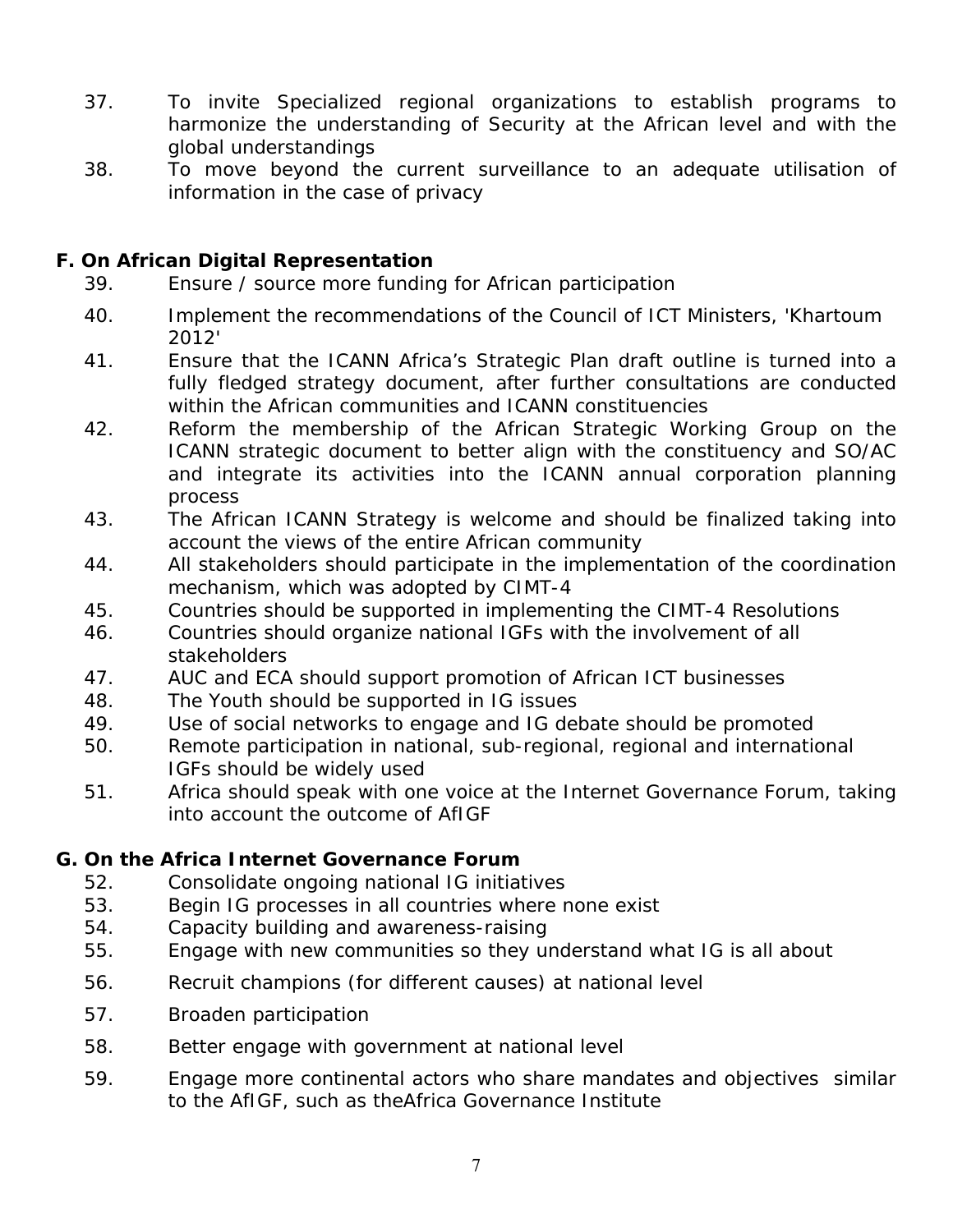- 60. Establish a Remote Participation team within the AfIGF secretariat
- 61. Invest on the needed technology to enable Africans to benefit from Remote Participation at all ICT events globally

### **Conclusion**

The AfIGF secretariat and the Chairperson of AfIGF2012 will take the outcome of the conference to the global IGF to be held in Baku from 6-9 November 2012.

## **Gratitude**

Participants at the first AfIGF express their gratitude to the people and the government of the Arab Republic of Egypt, the sponsors, the personnel of the Smart Village Convention Center, and the volunteers who, each, in their roles, contributed to a successful Africa Internet Governance Forum.

The AfIGF Secretariat wishes to express its gratitude to Ms Nnenna Nwakanma of West Africa IGF, who has coordinated preparation of the report.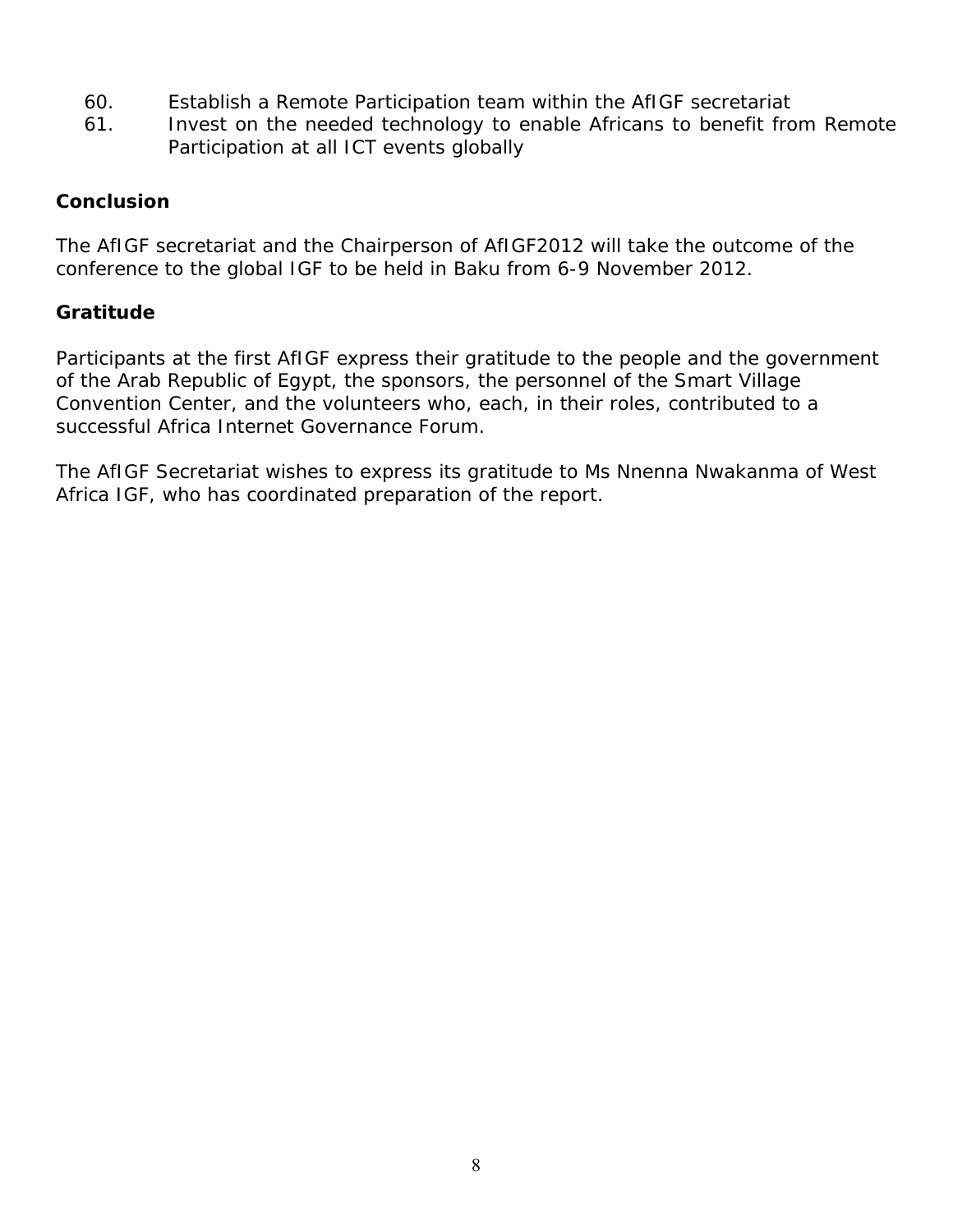# ANNEXES

## **Pre-conference Workshop on WCIT-12 and Revision of the ITRs, organized by APC, Google and NPCA**

### **Conclusions and Recommendations**

## **Key thoughts on**

What needs to be done at national, regional and global levels to strengthen African influence to make IG in Africa more effective, inclusive and accountable?

- National African IG structures must be sustainable and ensure continuity of engagement and purpose. Given the breadth of IG issues, national IGFs should prioritise issue areas according to stakeholder interests.
- At national level when governments feel left out in processes, their tendency is to initiate control. Therefore, governments need to be engaged and to engage.
- All African IG stakeholders need to work together to broaden the pool of people and groups involved in and aware of IG, including parliamentarians and newly elected representatives.
- National IGFs should leverage existing best practices (structure, operating methodologies, etc.) from around Africa and the world.
- National IGFs should be strengthened through bringing in and working with new voices such as youth, and working with creative and innovative communities to find new ways of building awareness of IG issues (through video, online campaigns, etc.).
- IG issues need to be made less technical and less full of UN-speak so that the key points can be more easily communicated to a broader audience – after-all IG is about the Internet, a medium that has an impact on every stakeholder group and every user.
- National IGFs need to engage more specifically with Human Rights groups to ensure that they are more aware of and participants in IG issues.
- National IGFs should identify stakeholder groups or individuals to act as champions for specific issues and empower them to engage with all stakeholders.
- At regional level: maximise the use of the existing regional structures such as the AU and other RECs (regional economic commissions) to promote the integration and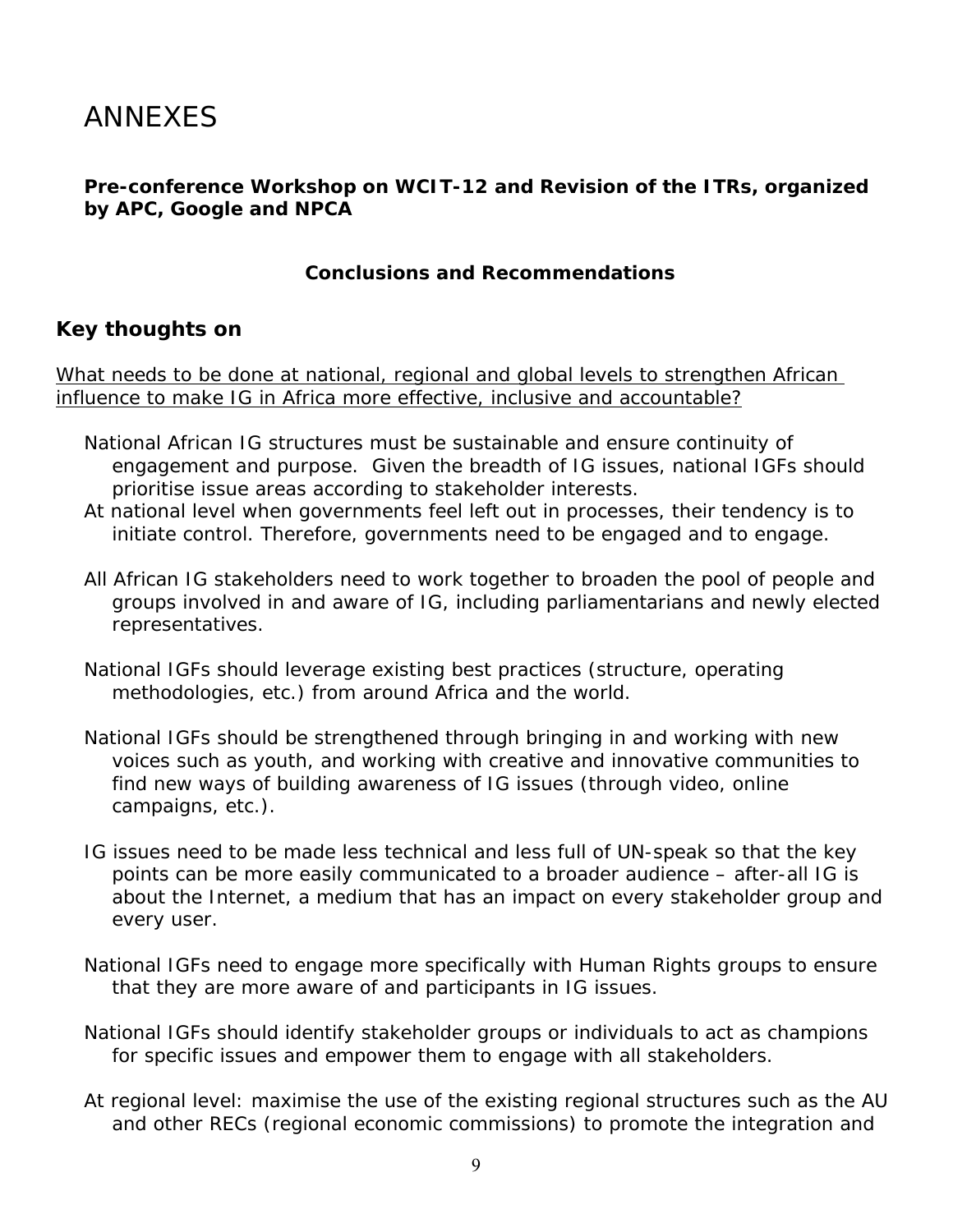development of outcomes to help develop consensus and assist in presenting a common position.

### What needs to be done at national, regional and global levels to strengthen African influence and involvement in global IG processes?

- 4. Recognizing and maximizing the role of regional mechanisms and bodies such as the AU example: AU's role in safeguarding the Dot Africa domain name to remain in Africa and to benefit Africa
- 5. Empowering African people to participate on the processes through improved remote participation for example better ICT infrastructure; affordable ICT equipment and costs; and setting up remote hubs during conferences
- 6. Having champions locally to develop social movements and lead campaigns around emerging issues
- 7. The local internet industry players including developers to work towards marketing their services and products to the local people. For example, very few Africans use African-developed domains and other platforms.
- 8. Hold open consultations on what is priority in terms of IG issues
- 9. To engage effectively globally, first we must engage well nationally, for example we need to interrogate the national policies on domain names, access, cyber security, registration etc
- 10.Create national awareness- not see the internet as a stand –alone technology but integrate with the traditional media eg using radio in local languages to demystify the internet and hence demystify the IG processes
- 11.Get civil society to engage more in the policy discussions
- $\triangle$  Effective, sustainable and multi-stakeholder national IGFs will enable Africa to have more influence at the global level.
- $\triangle$  The IG community needs to educate and reach out to more individuals and stakeholder groups across Africa so that the number and diversity of Africans who are aware of and experts in IG increases at national, regional and global levels.
- $\triangle$  Increase (financial and other) resources available for Africans from civil society and other stakeholder groups to participate in national, regional and international IGFs.
- $\triangle$  Ensure that national governments across Africa are aware of the importance of IG issues, not just the technical aspects of IG but also the importance of the Internet to economic development and human rights.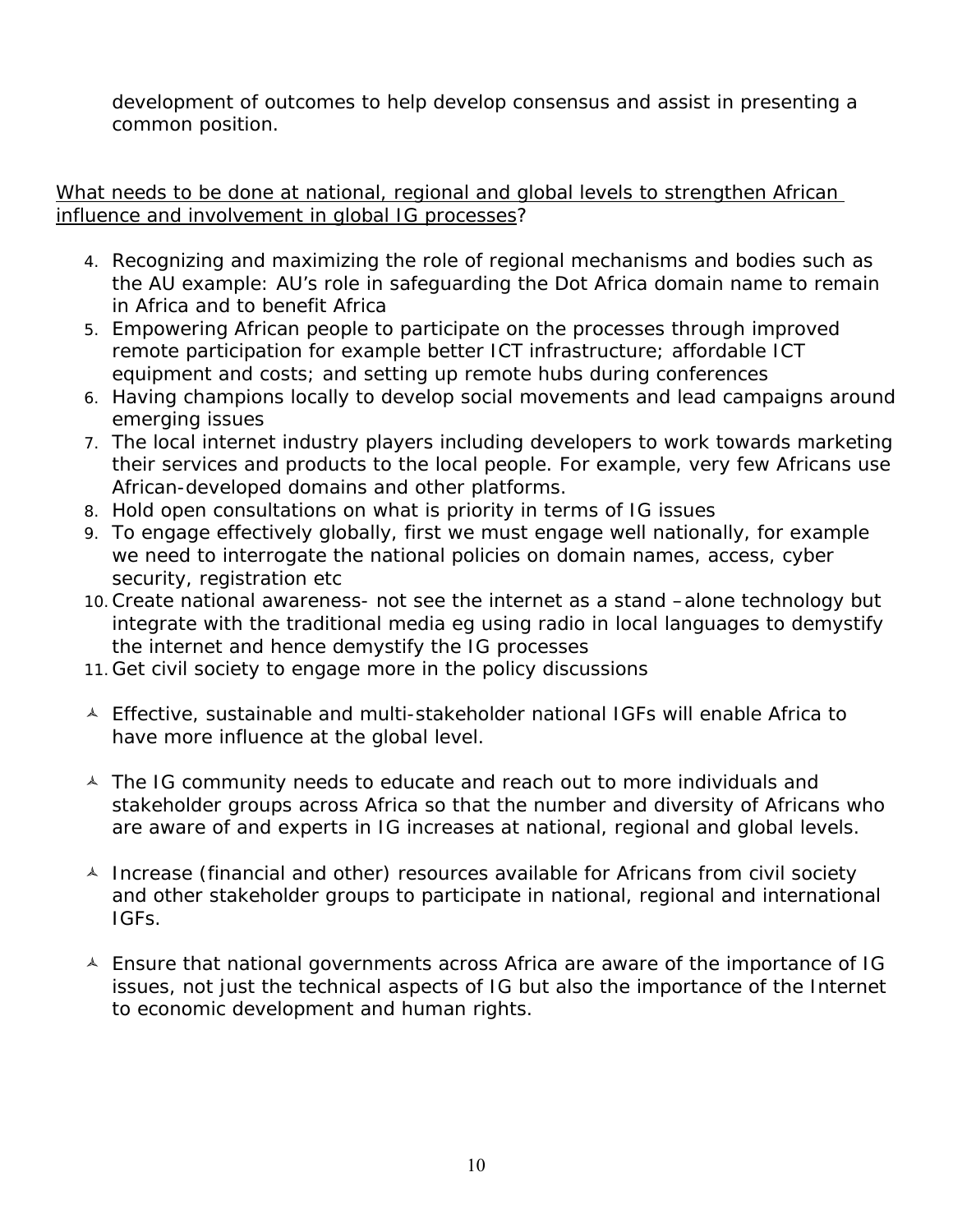Can Africa provide leadership in consolidating multi-stakeholder internet governance that respects and promotes human rights and contribute to development?

- $\triangle$  Africa can and should first provide leadership to Africa by observing the fundamental human rights such as Freedom of Expression, Freedom of Association , Freedom of Assembly and Right to Privacy as embodied in the UDHR and in accordance with the Ruggie Principles endorsed by the UN Human Rights Council which are organized under the UN Framework's three pillars:
	- The State Duty to Protect Human Rights
	- The Corporate Responsibility to Respect Human Rights
	- The need for greater Access to Remedy for victims of businessrelated abuse.
- $\triangle$  Incorporating multi-stakeholder forums including:
	- The civil society
	- The business and technical community such as the ISPs, developers etc
- $\triangle$  Governments to promote initiatives that promote development such as ICTs in education which should include components of human rights education;
- $\triangle$  Governments to give incentives to develop local applications and content such as health applications; education etc
- $\triangle$  Encourage sharing of experiences, information sharing and replication of best practices

## What are the improvements that are important to us?

- $\triangle$  Capacity building to stakeholders such as the civil society and the public on internet governance to understand their role as stakeholders
- $\triangle$  Awareness raising and outreach for the African content- local media, local language radio
- $\triangle$  Improvement of remote participation
- $\triangle$  Stakeholder collaboration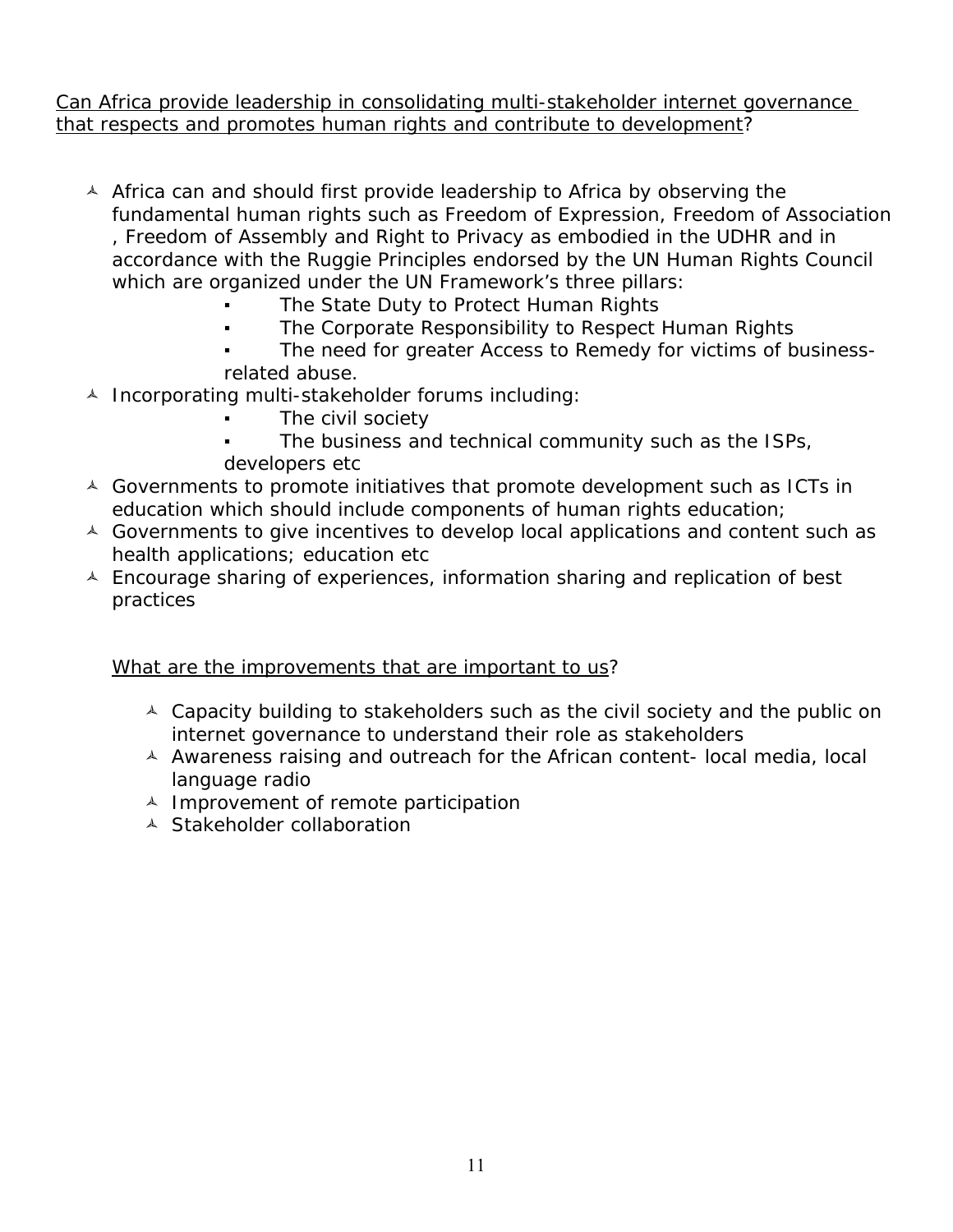## **Pre-conference Workshop on the Innovation Prize for Africa (IPA), organized by UNECA**

## **Conclusions and Recommendations for Follow-up activities**

Participants at the pre- conference on IPA made the following recommendations:

- Policymakers need to promote an innovation ecosystem aiming at strengthening the capacity of innovators and entrepreneurs, putting in place public and private institutions which would drive innovation and increasing the availability of resources to better nurture the capacity of potential innovators in Africa
- The need to publicize the importance of activities such as the IPA through networking and outreach
- Internet governance related issues are also critical in shaping ICT based innovation in Africa and therefore require that policymakers design policies and regulatory frameworks that aim at promoting creativity in the ICT sector
- There is need to raise awareness on the importance of intellectual property rights to encourage innovation and entrepreneurship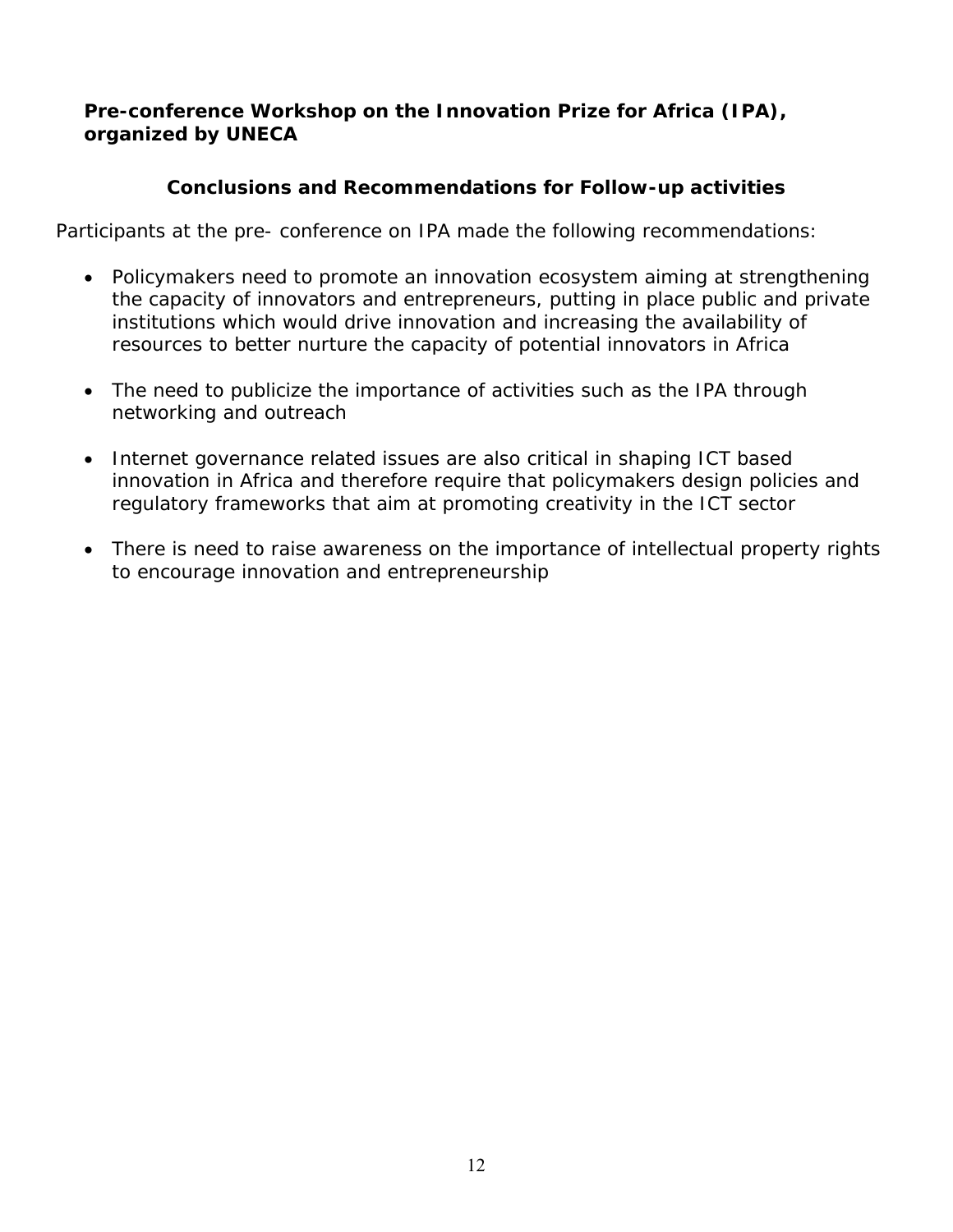

# **The African Internet Governance Forum - AfIGF 2012**

**2 – 4 October 2012 Cairo, Egypt**

# **Draft Agenda**

http://afigf.uneca.org/

|                 | 2 October 2012: Parallel Pre-conference Workshops                                                                                                                                                                                                    |
|-----------------|------------------------------------------------------------------------------------------------------------------------------------------------------------------------------------------------------------------------------------------------------|
| $14:00 - 14:15$ | Registration                                                                                                                                                                                                                                         |
| $14:15 - 16:00$ | Pre-conference Workshop 1, by ECA:<br>The Innovation Prize for Africa<br><u>Pre-conference Workshop 2, by Google, APC, NPCA, </u><br>WCIT-12 and Revision of the ITRs<br>Pre-conference Workshop 3, by OIF<br>La Francophonie numerique<br>$\bullet$ |
| $16:00 - 16:15$ | Coffee/Tea break                                                                                                                                                                                                                                     |
| $16:15 - 18:15$ | Pre-conference Workshop 1:<br>WCIT-12 and Revision of the ITRs<br>Pre-conference Workshop 2:<br>La Francophonie numerique<br>Pre-conference Workshop 3:<br>The Innovation Prize for Africa                                                           |
| 18-15-19-15     | <b>Cocktail reception offered by Google</b>                                                                                                                                                                                                          |
| End of the Day  |                                                                                                                                                                                                                                                      |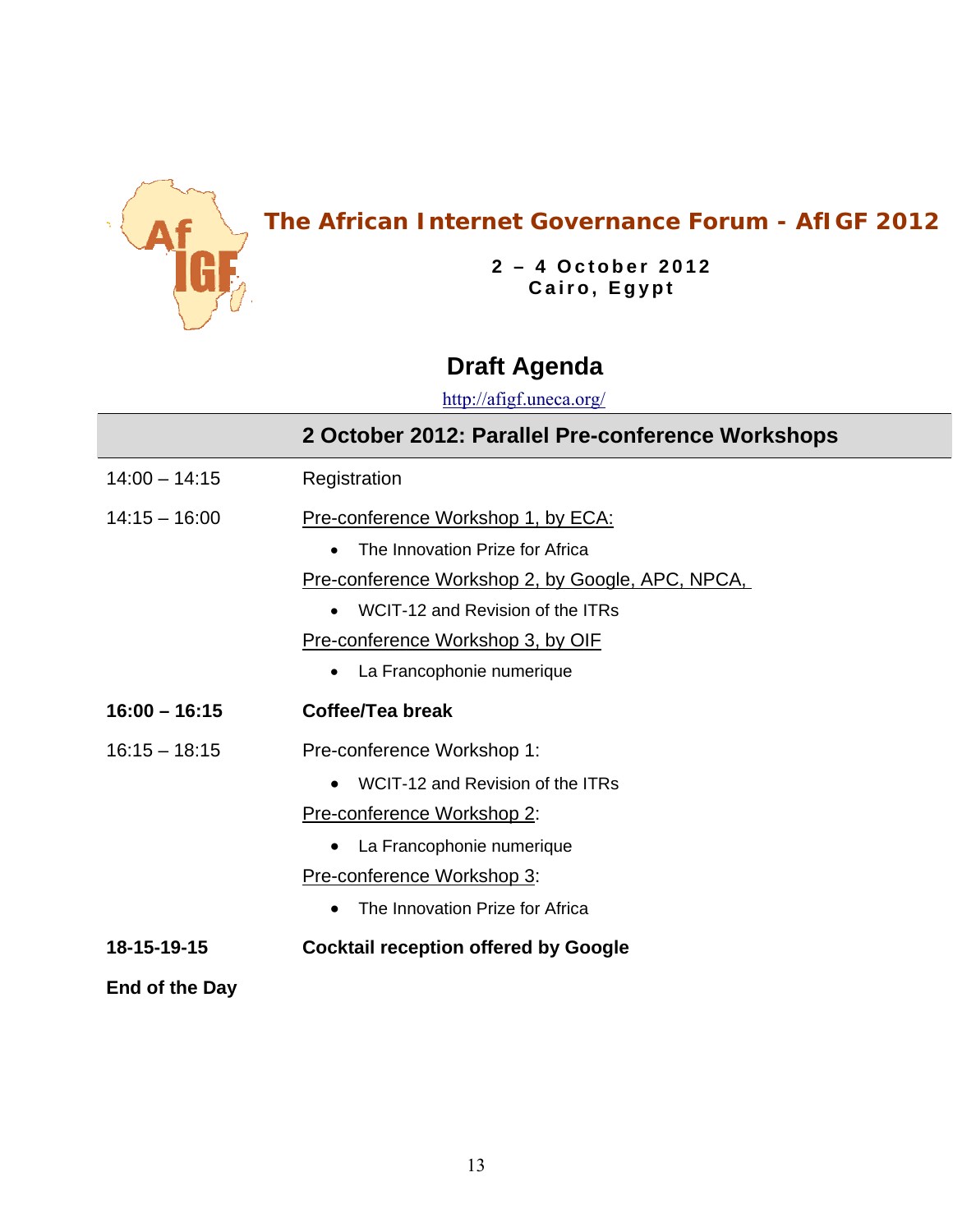|                 | 3 October 2012: Beginning of AfIGF                                                                                                                                                                      |
|-----------------|---------------------------------------------------------------------------------------------------------------------------------------------------------------------------------------------------------|
| $08:00 - 09:00$ | Registration (ctd)                                                                                                                                                                                      |
| $09:00 - 09:45$ | Opening                                                                                                                                                                                                 |
|                 | Welcome Statement by Makane Faye, UNECA<br>Statement by Masango Chengetai, IGF Secretariat<br>Welcome statement by Moctar Yedaly, AU<br>Opening Statement by Eng. Hany Mahmoud, Minister of CIT, Egypt, |
| 09:45 - 10:45   | Approval of the Bureau of AfIGF2012 and Adoption of the AfIGF Terms of<br>Reference, moderated by Moctar Yedaly, AU                                                                                     |
| $10:45 - 11:15$ | Report from the Pre-conference Workshops (IPA, WCIT, OIF), moderated by:<br>Michel Linze, Central African IGF                                                                                           |
| $11:15 - 11:30$ | Coffee/Tea break                                                                                                                                                                                        |
| $11:30 - 13:00$ | Reports from the 5 sub-regional IGFs (West, Centre, South, East, North) and<br>WSIS Follow up, moderated by Nermine El Saadany                                                                          |
| $13:00 - 14:00$ | <b>Discussion</b><br>Reports from National IGFs, moderated by Mohamed Timoulali (UNECA)                                                                                                                 |
|                 | <b>Discussion</b>                                                                                                                                                                                       |
| $14:00 - 15:00$ | <b>Lunch break</b>                                                                                                                                                                                      |
| $15:00 - 16:00$ | Access and Diversity, moderated by Anriette Esturweysen, APC<br>Presentations by:<br>Coura Fall, Francophony Organization & Khaled El-Attar, IBM                                                        |
|                 | <b>Discussion</b>                                                                                                                                                                                       |
| $16:00 - 17:00$ | Emerging issues, moderated by Christine Arida, Egypt                                                                                                                                                    |
|                 | Presentations by: Grace Githaiga, Kenya & Mouhamadou Lo, Senegal                                                                                                                                        |
|                 | <b>Discussion</b>                                                                                                                                                                                       |
| $17:00 - 18:00$ | Managing Critical Internet Resources, moderated by Mr. Antoine Pokam,<br>Cameroon<br>Presentations by Koffi Fabrice Djossou, Uniforum SA & Jimson Olufuye,<br><b>AfICTA</b>                             |
|                 | <b>Discussion</b>                                                                                                                                                                                       |
| End of the Day  |                                                                                                                                                                                                         |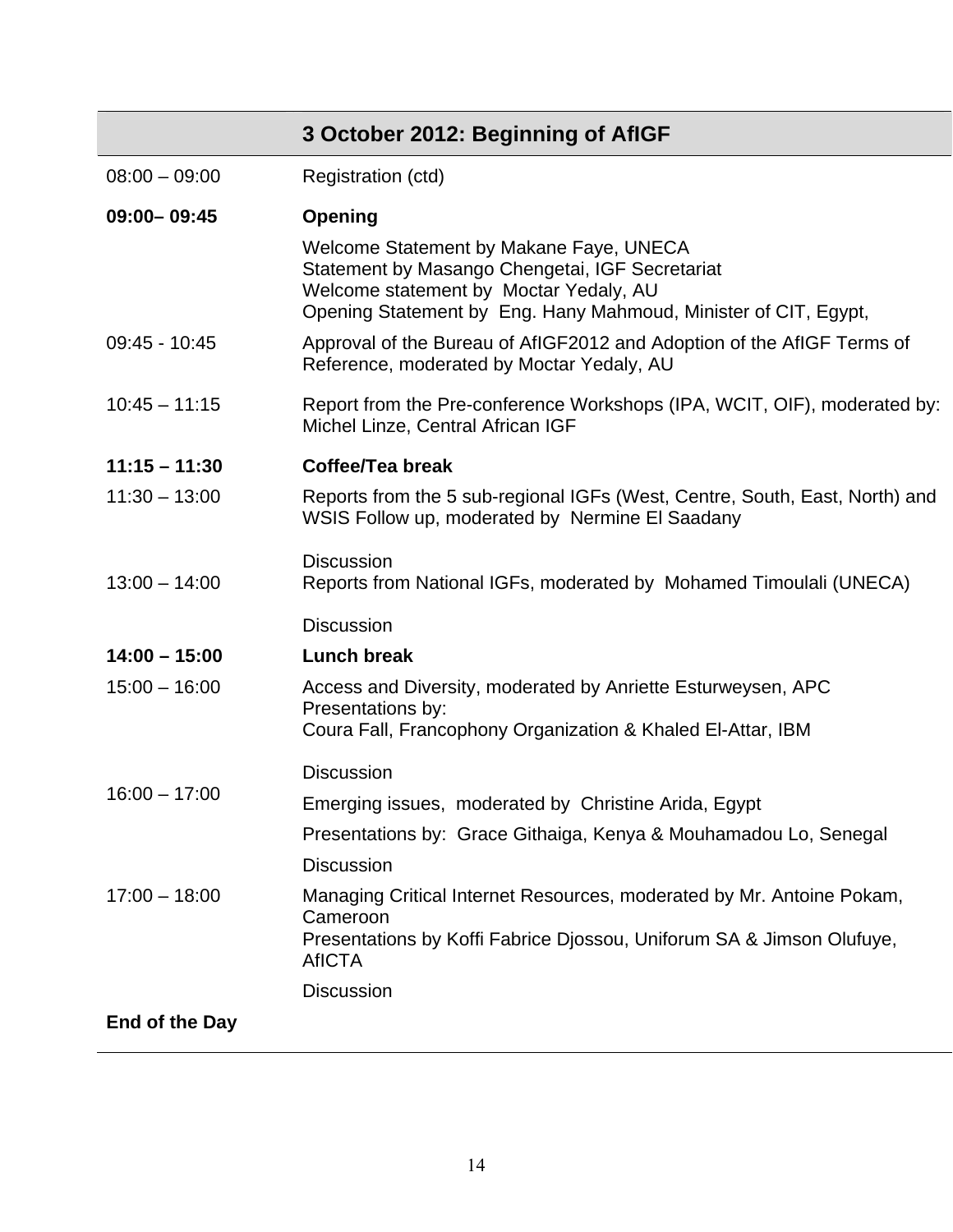# **4 October 2012: Continuation of AfIGF**

| $09:00 - 10:00$ | Internet Governance for Development [IG4D] cross cutting priority,<br>moderated by Clement Dzidonu, ATAC<br>Presentations by: Edmund Katiti, NEPAD & Jean Marie Noah, Cameroon  |
|-----------------|---------------------------------------------------------------------------------------------------------------------------------------------------------------------------------|
|                 | <b>Discussion</b>                                                                                                                                                               |
| $10:00 - 11:00$ | Security, Openness and Privacy moderated by Mr. Ridha Guellouz, Tunisia<br>Presentations by Esam Abulkhirat, Libya & Perpetus Jacques Houngbo,<br><b>AFRICACERT</b>             |
|                 | <b>Discussion</b>                                                                                                                                                               |
| $11:00 - 11:15$ | Coffee/Tea break                                                                                                                                                                |
| $11:15 - 13:45$ | Africa Digital Representation Strategy, moderated by Makane Faye,<br><b>UNECA</b>                                                                                               |
|                 | 11:15-11:45 Outcome of the 4th African ICT Ministers (CITMC-4), held in Khartoum,                                                                                               |
|                 | by Moctar Yedaly, AU<br>11:45-12:15 Coordination Mechanism for African Stakeholders at international fora,                                                                      |
|                 | by Moctar Yedaly, AU<br>12:15-12:45 African participation in IGF meetings, by Towela Nyirenda Jere, NEPAD<br>12:45-13:45 The African ICANN Strategy, by Pierre Dandjinou, Benin |
| 13:45-14:30     | <b>Lunch break</b>                                                                                                                                                              |
| $14:30 - 16:00$ | Finalization of the Recommendations and Conclusions (closed session),<br>moderated by Nnenna Nwakanma, WAIGF                                                                    |
| $16:00 - 17:00$ | Presentation of the Recommendations and Conclusions by Nnenna<br>Nwakanma, WAIGF, moderated by Moctar Yedaly, AU                                                                |
| $17:00 - 17:30$ | <b>Closing</b>                                                                                                                                                                  |
|                 | Statement by Moctar Yedaly, AU                                                                                                                                                  |
|                 | Statement by Makane Faye, UNECA                                                                                                                                                 |
|                 | Closing statement by Nermine El Saadany, Egypt                                                                                                                                  |
|                 |                                                                                                                                                                                 |

## **End of AfIGF2012**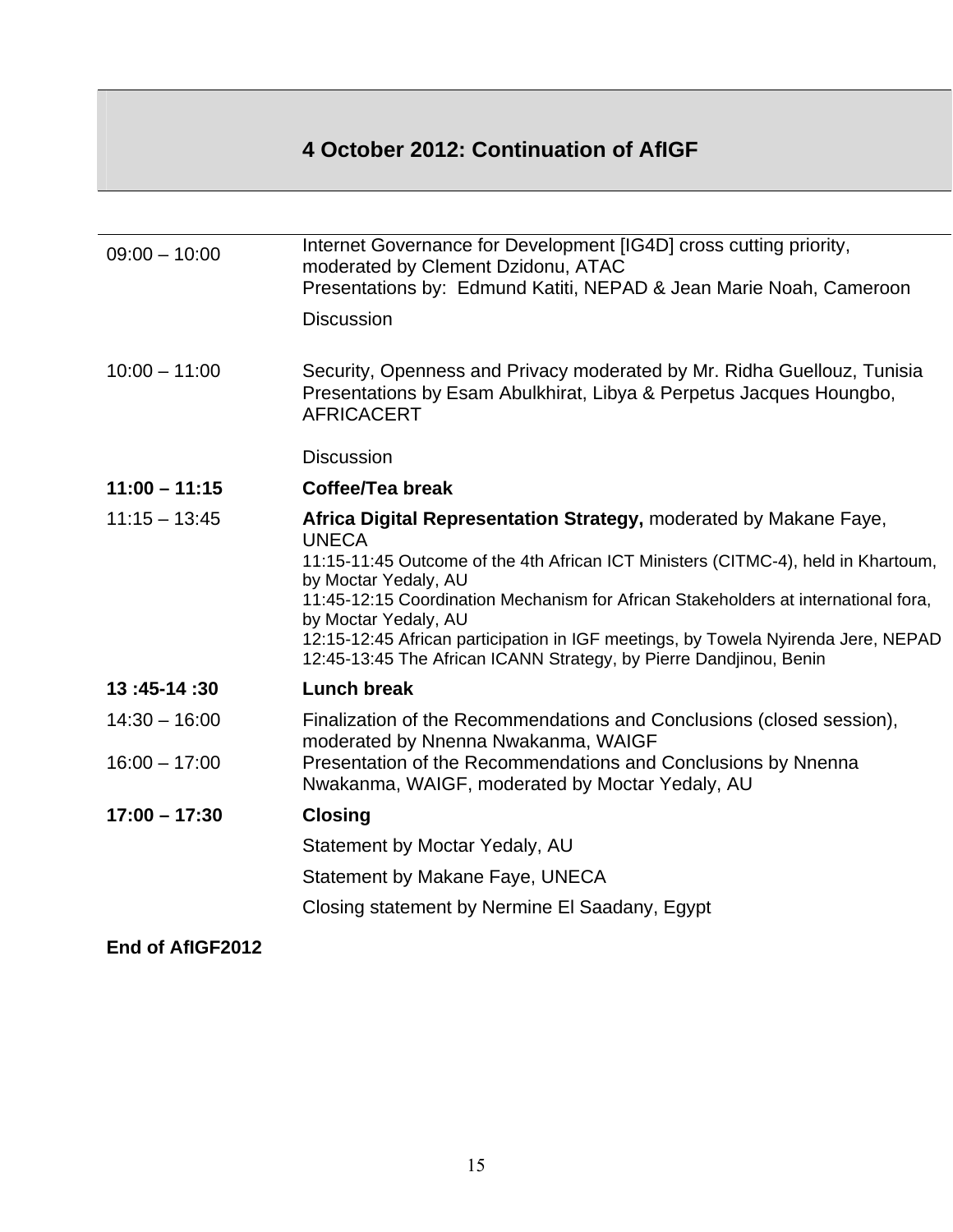# **Terms of Reference**

# **September 2012**

#### **Background on Internet Governance**

Building on the United Nations (UN) Millennium Development Goals, and the mandate given at the Second Phase of the World Summit on the Information Society in Tunis (WSIS), the Internet Governance Forum (IGF) is a United Nations led-activity initiated in 2006 as a global platform for multi-stakeholder policy dialogue on prevailing and emerging issues on Internet governance in order to foster the sustainability, robustness, security, stability, and development of the Internet.

#### **IGF mandate as per Paragraph 72 of the Tunis Agenda**

**72.** We ask the UN Secretary-General, in an open and inclusive process, to convene, by the second quarter of 2006, a meeting of the new forum for multi-stakeholder policy dialogue—called the Internet Governance Forum (IGF). The mandate of the Forum is to:

- Discuss public policy issues related to key elements of Internet governance in order to foster the sustainability, robustness, security, stability and development of the Internet;
- Facilitate discourse between bodies dealing with different cross-cutting international public policies regarding the Internet and discuss issues that do not fall within the scope of any existing body;
- Interface with appropriate inter-governmental organizations and other institutions on matters under their purview;
- Facilitate the exchange of information and best practices, and in this regard make full use of the expertise of the academic, scientific and technical communities;
- Advise all stakeholders in proposing ways and means to accelerate the availability and affordability of the Internet in the developing world;
- Strengthen and enhance the engagement of stakeholders in existing and/or future Internet governance mechanisms, particularly those from developing countries;
- Identify emerging issues, bring them to the attention of the relevant bodies and the general public, and, where appropriate, make recommendations;
- Contribute to capacity building for Internet governance in developing countries, drawing fully on local sources of knowledge and expertise;
- Promote and assess, on an ongoing basis, the embodiment of WSIS principles in Internet governance processes;
- Discuss, inter alia, issues relating to critical Internet resources;
- Help to find solutions to the issues arising from the use and misuse of the Internet, of particular concern to everyday users;
- Publish its proceedings.

The mandate of Internet Governance Forum was put in place initially for a five years duration; 2006 in Greece, 2007 in Brazil, 2008 in India, 2009 in Egypt, 2010 in Lithuania. Following the first five years successful mandate of IGF the international community requested for extension to another five years, which started in Kenya in 2011.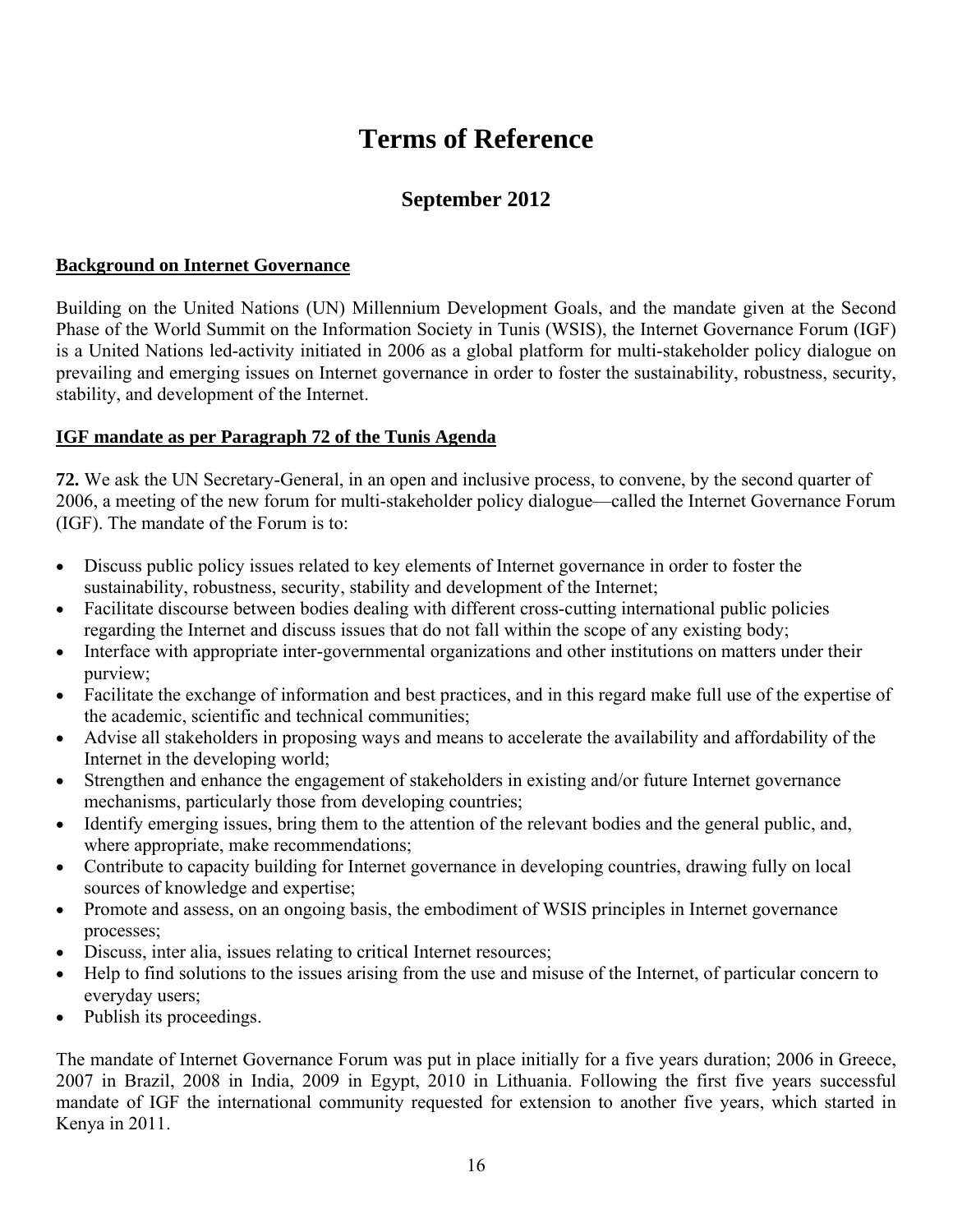#### **Towards the African Internet Governance Forum**

The Internet Governance space in Africa has been very active during the WSIS process with regional meetings held from 2002 to 2005 in Bamako, Accra, Addis Ababa, Cairo, Johannesburg, Douala and Tunis. Moreover, within the IGF global initiative, Africa has hosted IGF in Egypt (2009) and in Kenya (2011).

Presently, there are five sub-regional initiatives that are ongoing in Africa; which include the West Africa Internet Governance Forum (WAIGF), the East Africa Internet Governance Forum (EAIGF), Forum de Gouvernance de l'Internet en Afrique Centrale (FGI-CA), the Southern Africa Internet Governance Forum (SAIGF) and the North African Internet Governance Forum (NAIGF). These sub-regional initiatives, though active in their operation, do not yet cover all the countries in their respective regions. Moreover some of the countries are not actively participating in the initiatives

There is therefore a strong need for the establishment of an African Internet Governance Forum (AfIGF) that will support and promote the consolidation of the on-going sub-regional initiatives. It shall also reach out to continental and global stakeholders and guide in their engagement in continental, sub-regional and national initiatives.

#### **Main objectives of AfIGF:**

AfIGF aims to be a platform for an inclusive multilateral, multi-stakeholder and multilingual discussion on issues pertinent to the Internet in Africa in general and Internet Governance issues in particular. Specific objectives include:

- To increase awareness and build capacity on Internet Governance for African users to ensure that all stakeholders are well prepared for contribution and interaction.
- To ensure that the concerns of Africa are taken into account in the IGF process.
- To put in place a coordinated African process for dealing with Internet governance issues on the continent.
- To strengthen the multi-stakeholder dialogue model for Internet Governance in Africa through regional and national forums.
- To ensure a multi-stakeholder representation of all parts of the continent
- To ensure that all the countries are part of the various processes and launch/strengthen their national processes.
- To facilitate national and regional exchanges and interactions between countries and sub-regions in continent.
- To facilitate the participation of African stakeholders in AfIGF and other appropriate Internet Governance Forums.
- To promote use of African languages in the cyberspace.

#### **Fundamental principles**

The AfIGF shall, in keeping with the original Internet Governance Forum:

• **Be Open** - all entities, organisations and participating institutions which are Internet governance stakeholders shall be free to join the forum.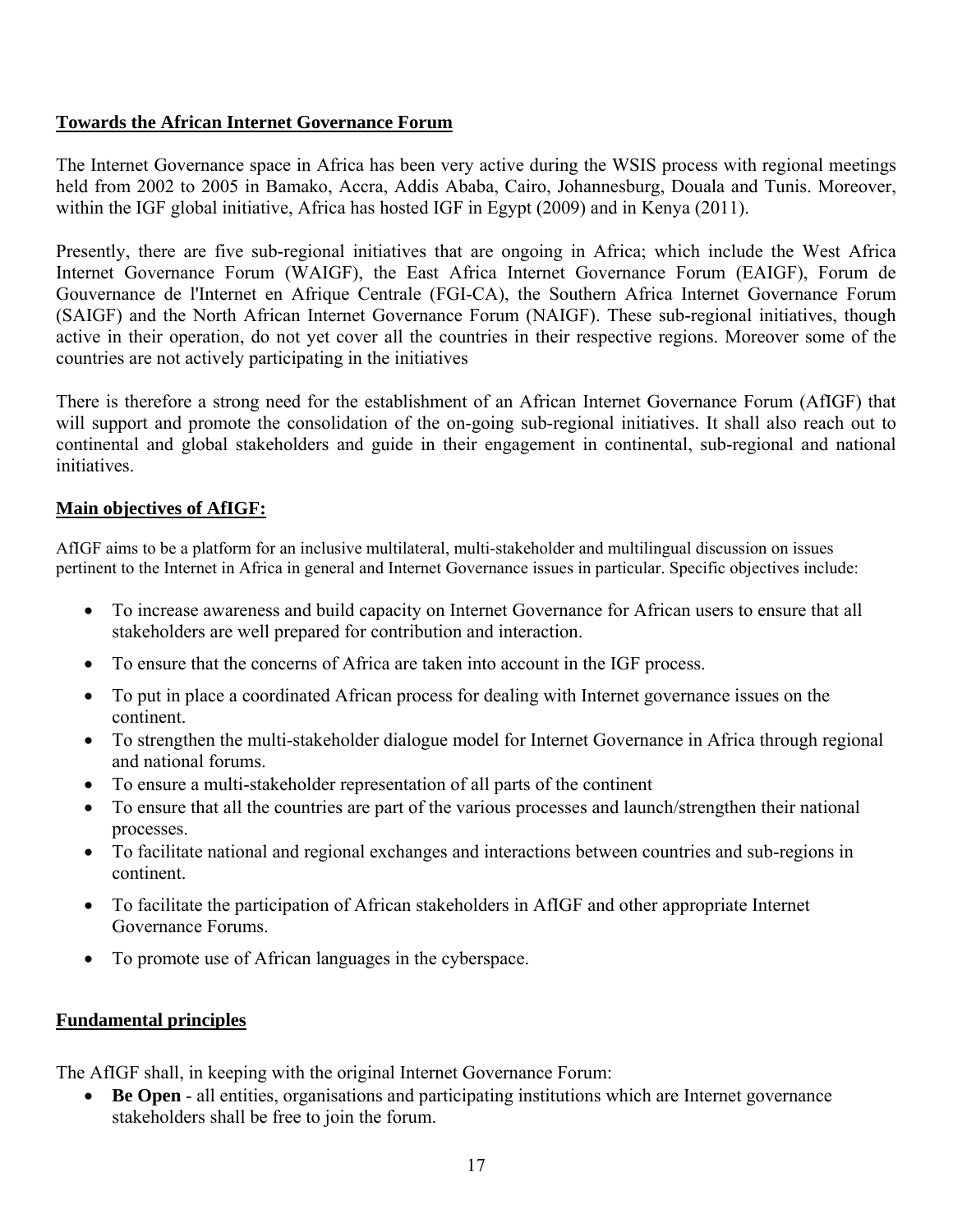- **Multi-stakeholder** At all points, efforts shall be made to encourage all categories of stakeholders to actively participate in the Forum.
- **Language Diversity** The AfIGF, to the measure of its capacity, shall strive to maintain language diversity in its operations.
- **Remote participation** The AfIGF shall make optimum use of the Internet to increase number of participants.
- **Transparency** The stakeholders shall strive to be open in communications, in decisions and their implementations. Clear understanding of the Internet Governance process for sustainability in engagement of all stakeholders shall be the aim of the AfIGF.

#### **Membership**

Membership to AfIGF is open to all stakeholder groups of all the African sub-regions. Members shall be conveners from the Sub-Regional IGFs of the five African sub-regions, individuals from Relevant African Government Institutions, African Civil Society, academic and technical communities, African Private Sector, and African based Regional and international organizations. Like the Multistakeholder Advisory Group (MAG) of the global IGF, members serve in their personal capacity, but are expected to have extensive linkages with their respective stakeholder groups. The activities of AfIGF shall be coordinated by a Bureau.

#### **The AfIGF Bureau**

The AfIGF Bureau shall be composed of the conveners of the five African sub-regional IGFs and three other stakeholder representatives from each sub-region. The Bureau shall be led by a Chairperson, representing the country which hosts the AfIGF Forum. At each annual AfIGF meeting, the Chairperson shall, in consultation with Bureau members designate one General Rapporteur among themselves to assist the Chairperson in drafting a summary of the meeting.

The Bureau shall develop annual work plan of the AfIGF activities. In appropriate cases, the AfIGF may be held in the framework of one of the sub-regional IGFs.

#### **Modus operandi**

AfIGF shall meet every year at different venue in each sub-region.

Work at meetings of the Forum shall be organized in plenary meetings and in breakout sessions depending on topics identified for the particular year's Forum. A Chairperson's or Moderator's summary shall be produced for each workshop, breakout and plenary session in each year's session of the Forum.

AfIGF shall also meet every year at the IGF venue and whenever possible during MAG consultations, which are held between two Internet Governance Forums.

AfIGF shall promote use of discussion lists and other online tools to facilitate discussions and exchange of information among its members.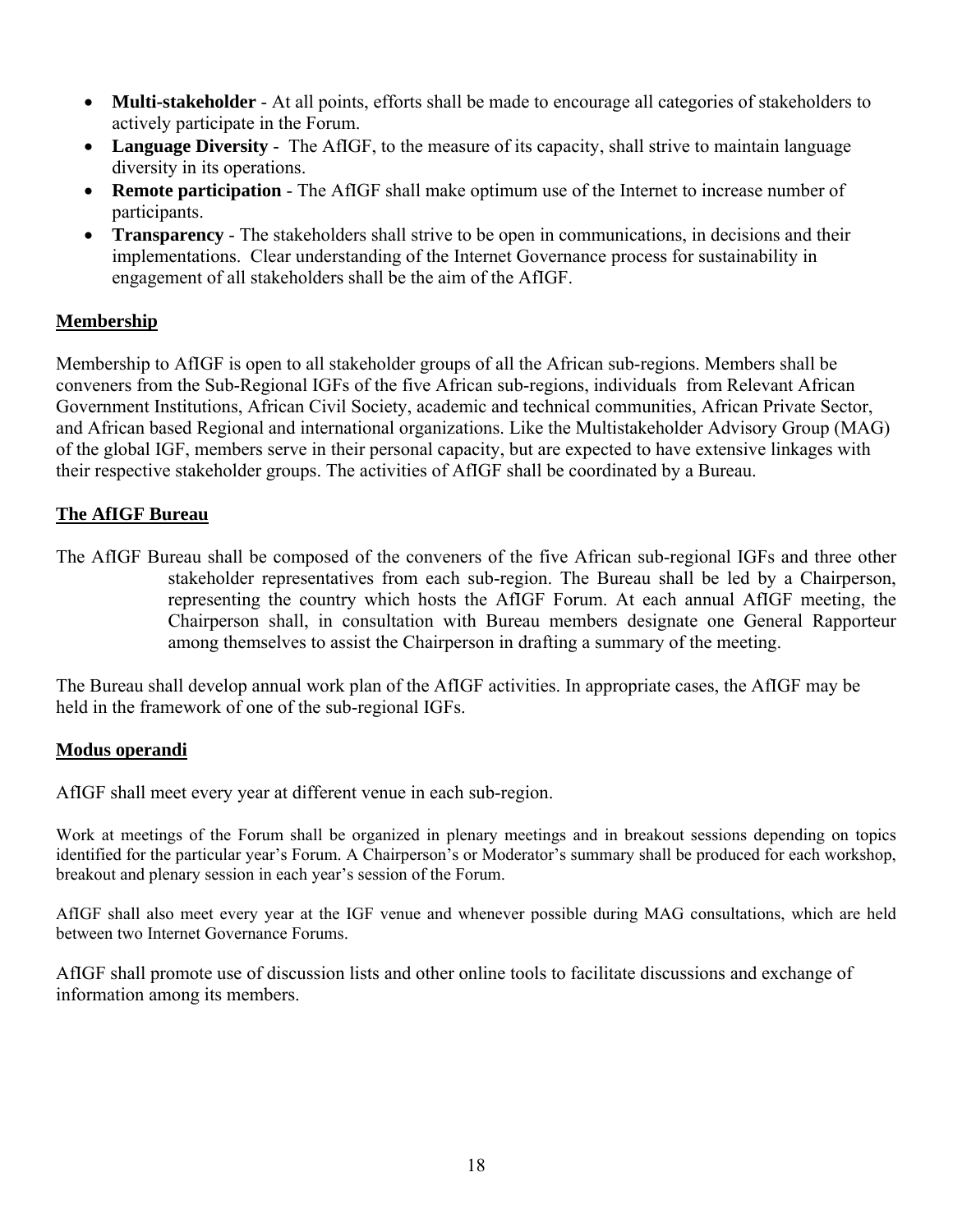## **Role of the AfIGF secretariat**

The AfIGF Secretariat shall be composed of a lean secretariat and seasonal volunteers including interns and fellows from the continent.

The secretariat will have the following responsibilities:

- Provide administrative, logistical and organisational support to the AfIGF
- Promote the AfIGF activities of the members (sub-regional and national IGFs including other stakeholders);
- Develop strategies on sustaining the AfIGF process and secretariat in consultation with Bureau members;
- Act as a knowledge management hub of the AfIGF experiences, best practices, knowledge, expertise, needs and resources among sub-regional and national IGFs;
- Convene AfIGF meetings; and
- Develop and maintain active e-mail lists and website to provide updated AfIGF related information to subregional and national IGFs including other international stakeholders.

#### **Hosting of the AfIGF secretariat**

Based on the model of the global Internet Governance Forum (IGF) secretariat, which is hosted by the United Nations Department of Economic Affairs (UNDESA), the African Internet Governance Forum (AfIGF) secretariat will be hosted by the United Nations Economic Commission for Africa (UNECA).

The African Union Commission will fully support the secretariat in its activities to fulfill its mandate.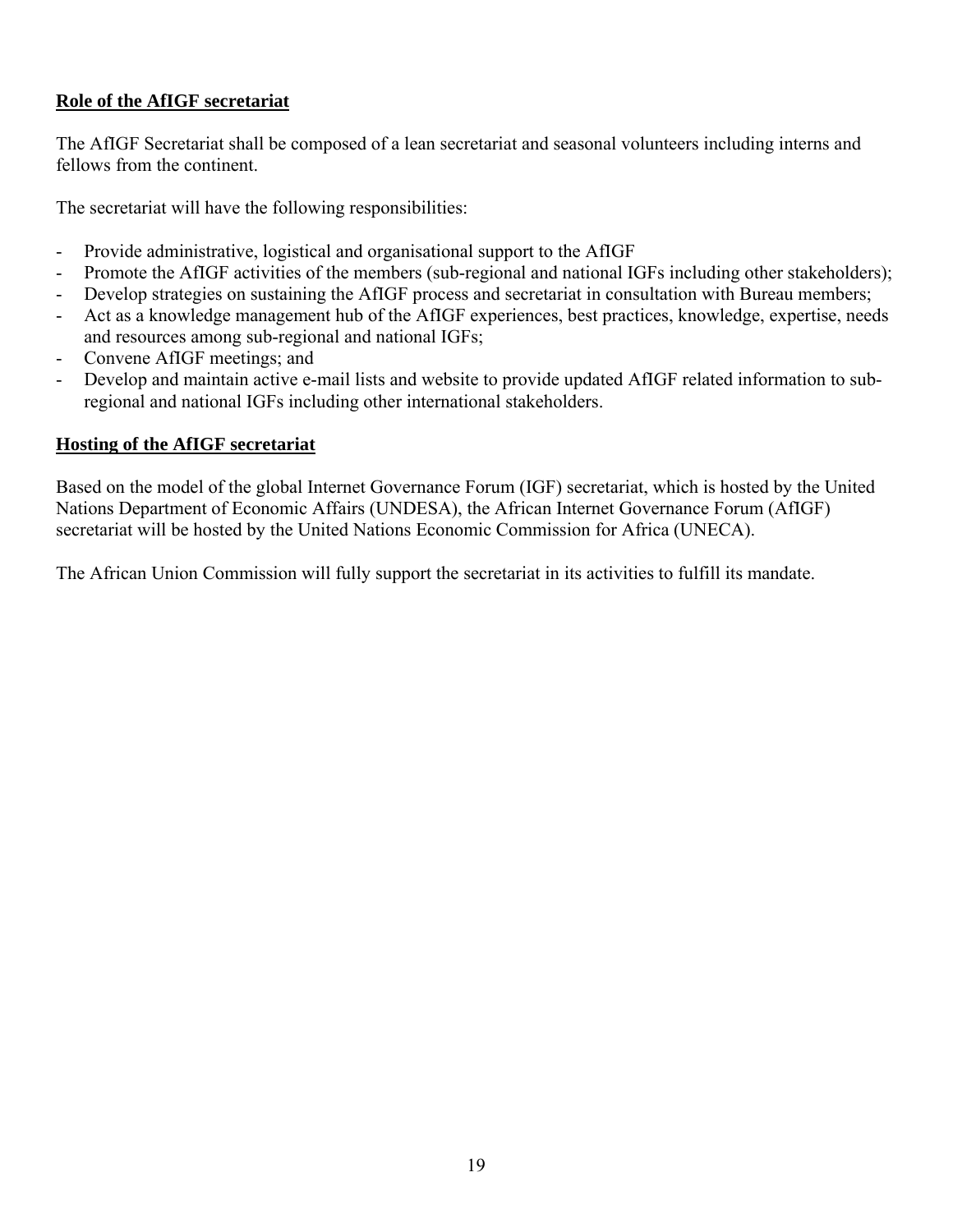# **Opening Remarks by the Minister of CIT, Egypt 1st African IGF 3rd of October 2012**

#### **Mr. Makane Faye,**

UN Economic Commission for Africa ماكين فاي

#### **Mr Moctar Yedaly,**

African Union Commission مختار يدالي

#### **Mr. Chengetai Masango,**

UN Secretariat of the lnternet Governance Forum شينجيتاي ماسانجو

#### **Ladies and Gentlemen**

It gives me great honour to welcome you all in Egypt.

Today, we witness the birth of the First African Internet Governance Forum. It is through your presence here as well as your active participation and engagement in the discussions that would take place over the coming couple of days, the Forum will prove to be a tremendous success.

Allow me here to take this opportunity to thank our partners the UN Economic Commission for Africa (UNECA) and the African Union AU for their valuable efforts towards the realization of the 1<sup>st</sup> African IGF. Our bonds with both organizations in Internet governance goes back to 2006 when we organized together "Africa on the Road to Athens". The first regional meeting that aimed at raising the awareness of African countries before the first Global IGF held in Athens. Today, together with ECA and AU, we are creating a new platform that we hope will serve as a mechanism for bringing closer the different views on topics pertaining to Internet Governance.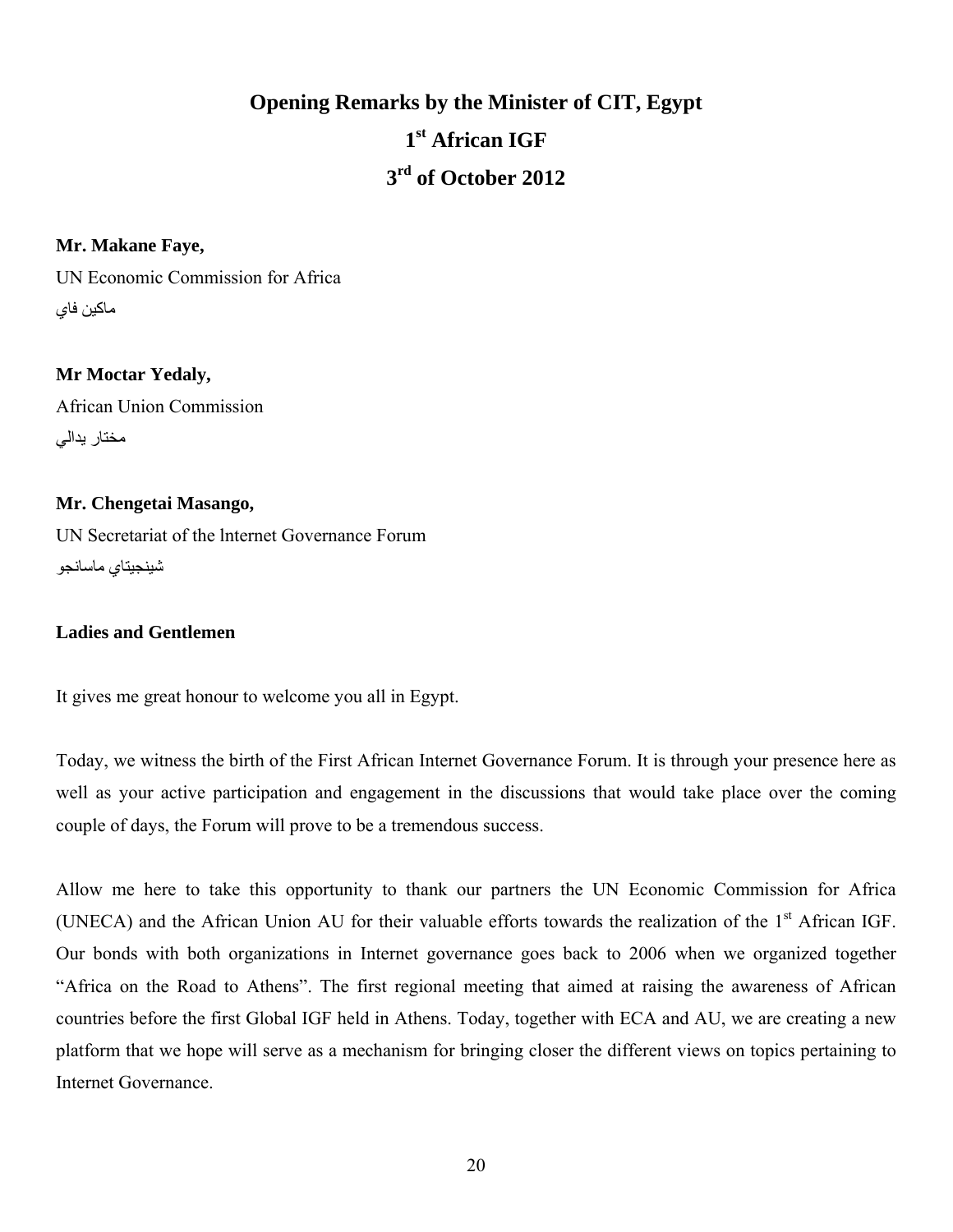As well, I would like to extend my sincere thanks for our international and national sponsors. Without your generous contributions, we would have not been able to achieve our target.

#### **Ladies and Gentlemen,**

The current government is putting an emphasis on shifting Egypt to a knowledge-based society that can produce, effectively using innovation to improve life of citizens. The development of Internet in Egypt has also evolved from gradually being led by a group of pioneers in the early '90s to an overall national agenda. Years later, the advances made were brought about through a combination of government support and guidance, a political willingness, and a constant communication with all relevant stakeholders. The Internet penetration rate leaped from 13.75% to 37% between 2006 and 2012.

A special emphasis is being placed during the current period towards the modernization of infrastructure. As such, a new broadband deployment plan is set in place, namely e-misr. Broadband is seen as a general purpose technology that stimulates growth in the wider economy and creates new business opportunities. It is a key driver of economic growth and national competitiveness, and it definitely contributes to social and cultural development.

#### **Ladies and Gentlemen**

We previously said that "there is a need to encourage more national and regional IGFs while exploring the possibility of extending institutional relationships among them and with the global IGF in the future". Today I am happy to see that almost all of our African regions have their own national IGFs; North Africa being the last in the row, yet started very strongly last month, and almost all countries are pushing for establishing the platform of the national one. In Egypt we are reviving the ISOC Chapter through the newly established body 'Internet Masr', where the different stakeholder groups participate to an open dialogue shaping national Internet public policies.

Today we witness the birth of what we can call the umbrella platform of the different regional forums and the link to the Global IGF. It is worth mentioning as well that all African regional platforms of Internet Governance have taken well into consideration the importance of including all relevant stakeholders in their respective roles to shape their own Forums.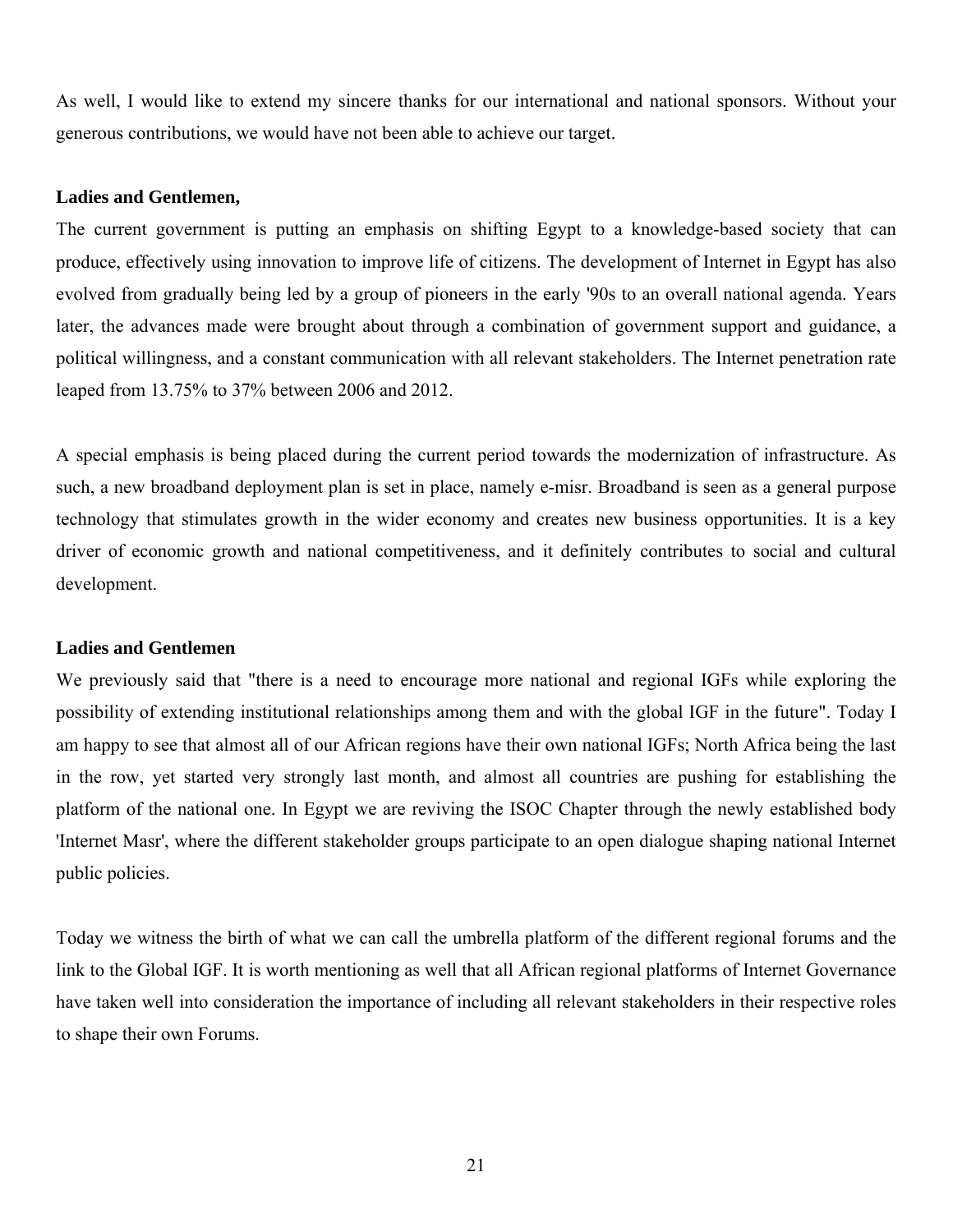#### **Ladies and Gentlemen**

The array of issues discussed within our Forum reflects and emphasizes its importance. Among those issues is the development of local content which still lags behind. The Internet is a viable tool that could be utilized in reaching out for rural and remote areas, providing them with the kind of support they need. Nevertheless, the absence of localized content stands as an obstacle in that regard. Our continent is very rich in cultural and natural heritage. Egypt believes that it is our clear responsibility together to further dig into current mechanisms and propose creative models to address policies that encourage the creation of multilingual content and Internationalized Domain Names (IDNs). The lost inter- alia business that could happen if we are able to communicate with our local languages is immense. I hope our gathering today would be able to tackle this issue and we could find ways and means to collaborate efforts and share experiences in that regard.

Enhancing security and building confidence and trust in the use of ICT applications is one of most important emerging issues that are threatening the ICT sector worldwide. Collaboration of regional and international efforts from all stakeholders involved are much needed. In this respect, Egypt has established its national CERT and we are ready to discuss together policy challenges and find ways for cross-border cooperation on cybersecurity. As well, Openness and free flow of information should be maintained in way that preserves the stability and robustness of the Global Internet.

#### **Ladies and Gentlemen,**

The international agenda of Internet governance this year, is very challenging.

The current UN General Assembly will decide on a number of important issues such as the report of the 15th session of the Commission on Science and Technology for Development of the Economic and Social Council on Internet Governance Improvements, the Enhanced Cooperation consultations, and the WSIS Review Meeting Decision. In addition, we have the World Conference of International Telecommunications (WCIT) that encompasses a lot of articles pertaining to Internet Public Policy matters. Such issues requires series collaboration and coordination from our side to be able to face the international community with one African Voice.

The experience of the regional and national IGF's proved its success. In many cases, the national or regional challenges were reflected in the Global Forum agenda, enriching the discussions and allowing for introducing new challenges. Accordingly, we believe that this 1<sup>st</sup> African Internet Governance Forum is a catalyst for creating more convergence between the views coming from the five different African regions. It will then channel- in a more consolidate manner- the African Agenda on the global Forum.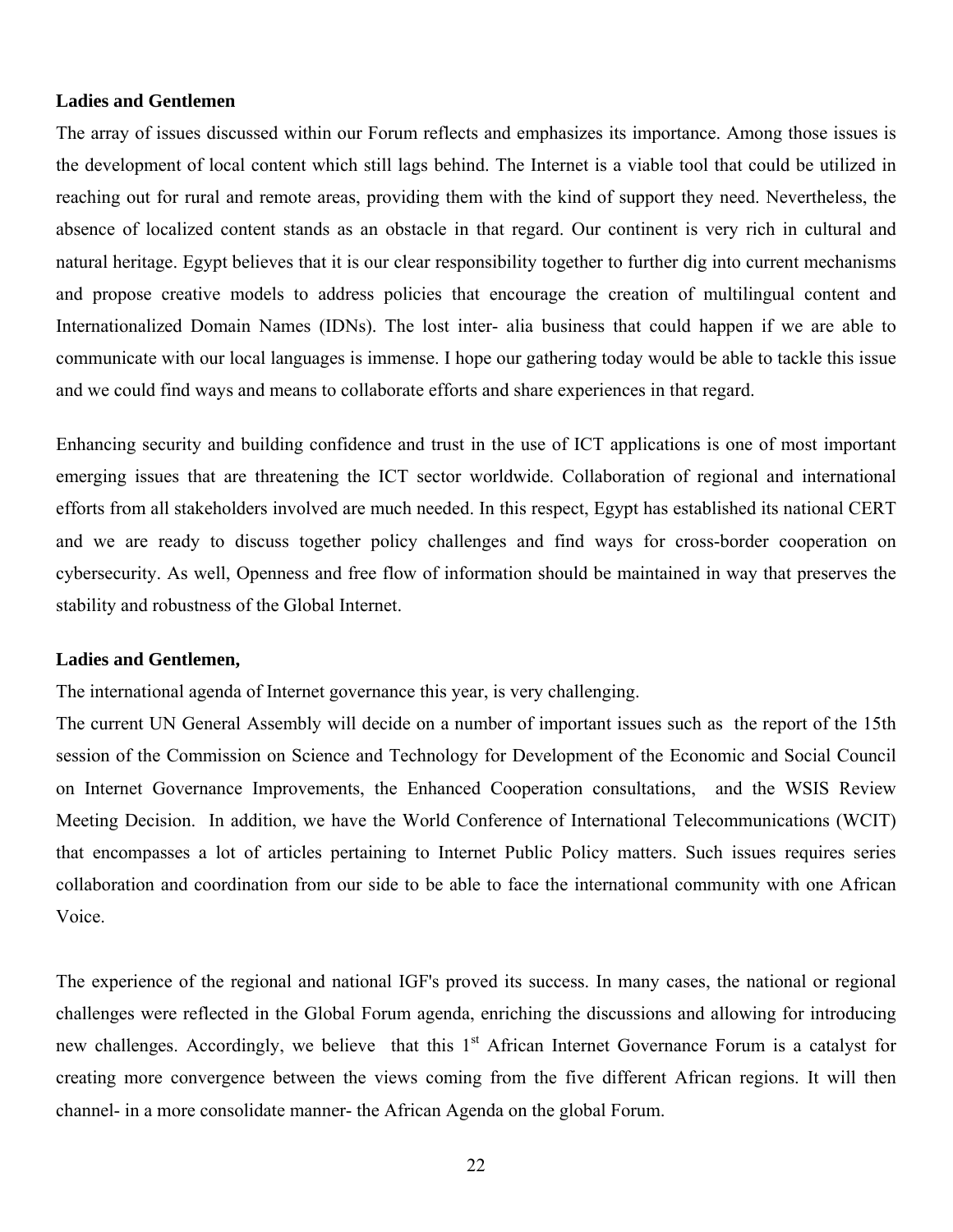In conclusion, I would like to thank you all, wishing you a fruitful meeting. Thank you.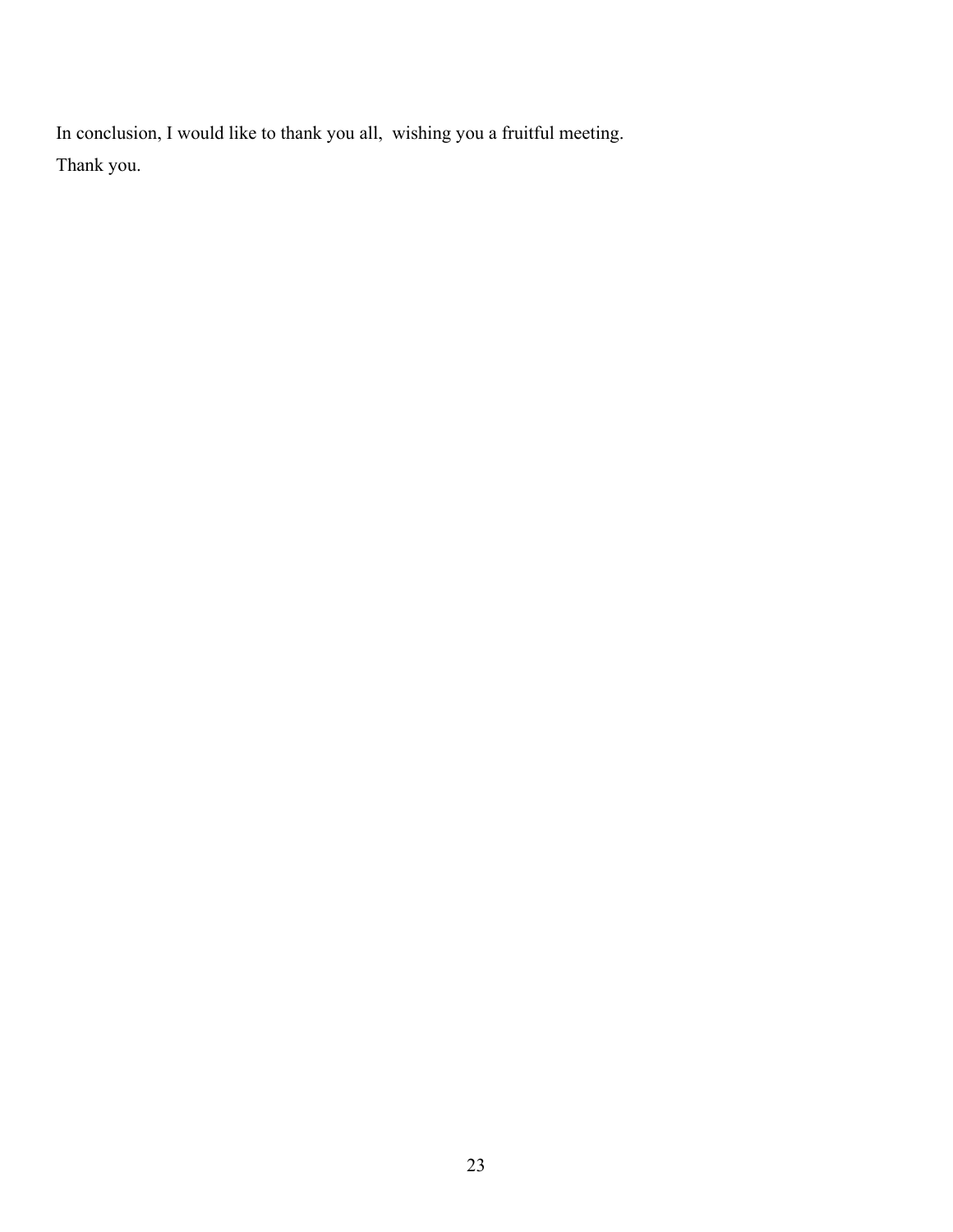#### **The African Internet Governance Forum (AfIGF)**

**Cairo, 3 – 4 October 2012** 

#### **Statement by Mr. Makane FAYE United Nations Economic Commission for Africa (ECA)**

**His Excellency, Eng. Hany Mahmoud, Minister of Communications and Information Technology of Egypt Mr. Moctar Yedaly, Representative of the African Union Commission Mr. Masango Chengetai, Representative of the Internet Governance Forum Secretariat Delegates from Government Institutions Representatives of the Civil Society, Private Sector, Academia, Regional and International Organizations, Distinguished Delegates Ladies and Gentlemen** 

In the name of the United Nations Under Secretary-General and Executive Secretary of the UN Economic Commission for Africa (UNECA) and that of my Director (Director of the ICT and Science and Technology Division of UNECA) who would have liked to be here with us but could not be present, due to other pressing duties, I have the pleasure to welcome you all to the first African Internet Governance Forum (AfIGF 2012) being held in this beautiful and environment friendly Centre, called the Smart Villages.

UNECA is indeed very proud to organize this high level event with the Government of the Arab Republic of Egypt through the Ministry of Communications and Information Technology and the African Union Commission (AUC), in collaboration with the African sub-regional IGFs.

I would like to stress my appreciation to our hosts, the Ministry of Communications and Information Technology, for the smooth collaboration in preparing this event and the excellent facilities made available to the event.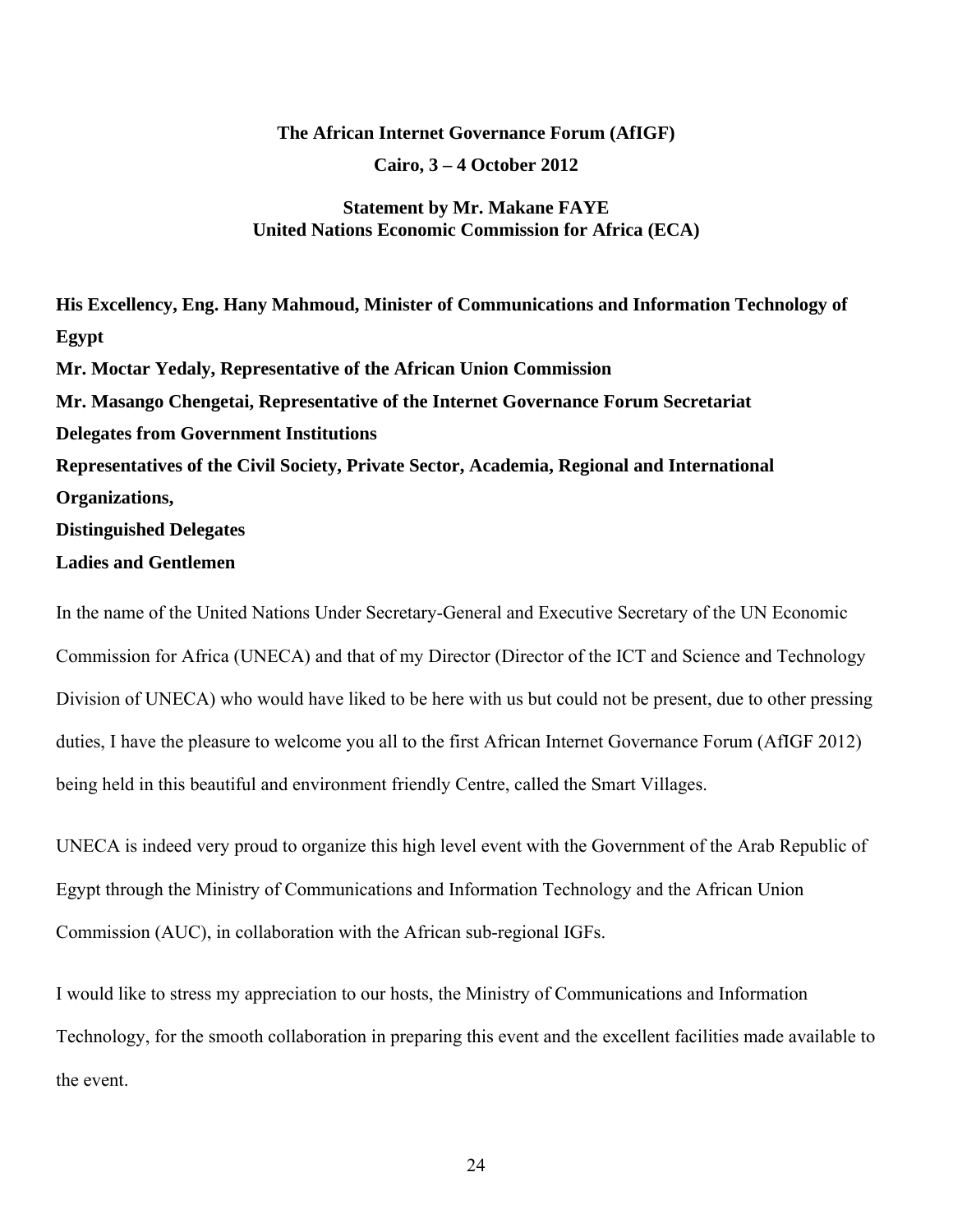#### **Ladies and Gentlemen,**

The internet has been growing fast in the last decade with over one third of the world's population is now online of which 45% of them are below the age of 25. In the last five years, developing countries have increased their share of the world's total number of Internet users from 44% in 2006, to 62% in 2011. Although, Africa remains the region with the lowest Internet penetration at 12.8 percent, the internet penetration has grown about 22 times between 2000 and 2010, faster than that of East Asia and the Pacific and Latin America and the Caribbean. Mobile technology is allowing millions of people in Africa to access the Internet, even without fully developed broadband networks. While fixed-broadband penetration is less than 1 percent, Africa has a growing mobilebroadband penetration rate of 4 percent as of 2011. However, Internet bandwidth per Internet user is also very low with 2,000 bit/s per user compared to the 90,000 bit/s per user in Europe.

It is estimated that the Internet now accounts for about 3.4 percent of GDP in mature economies and over \$8 trillion changes hands in electronic transactions annually. McKinsey's 2011 report on the Internet's economic impact in 13 economies that account for more than 70 percent of global GDP, including the G8 countries, the BRIC countries, Sweden and South Korea show that the Internet generated 10 percent of the GDP growth of these countries over the past 15 years and 21 percent over the past five. Although estimates on the number of ecommerce transactions in Africa are difficult to obtain, estimates suggests for e-commerce activity has grown exponential in some countries<sup>1</sup>. The rapid growth of mobile Internet is also liberating Internet use from fixed locations and reshaping business models for mobile telecommunications including facilitating the growth of social networking, micro-blogging and others. This is why there is also a rapid growth in the use of social media and networks in the continent, including in Egypt where today's situation was partially brought about by the social networking. In this context, Africa registered the highest growth rate of Facebook users globally in 2011.

 $\overline{a}$ 

<sup>&</sup>lt;sup>1</sup> WorldWideWorx 'Online Retail in South Africa 2011' report.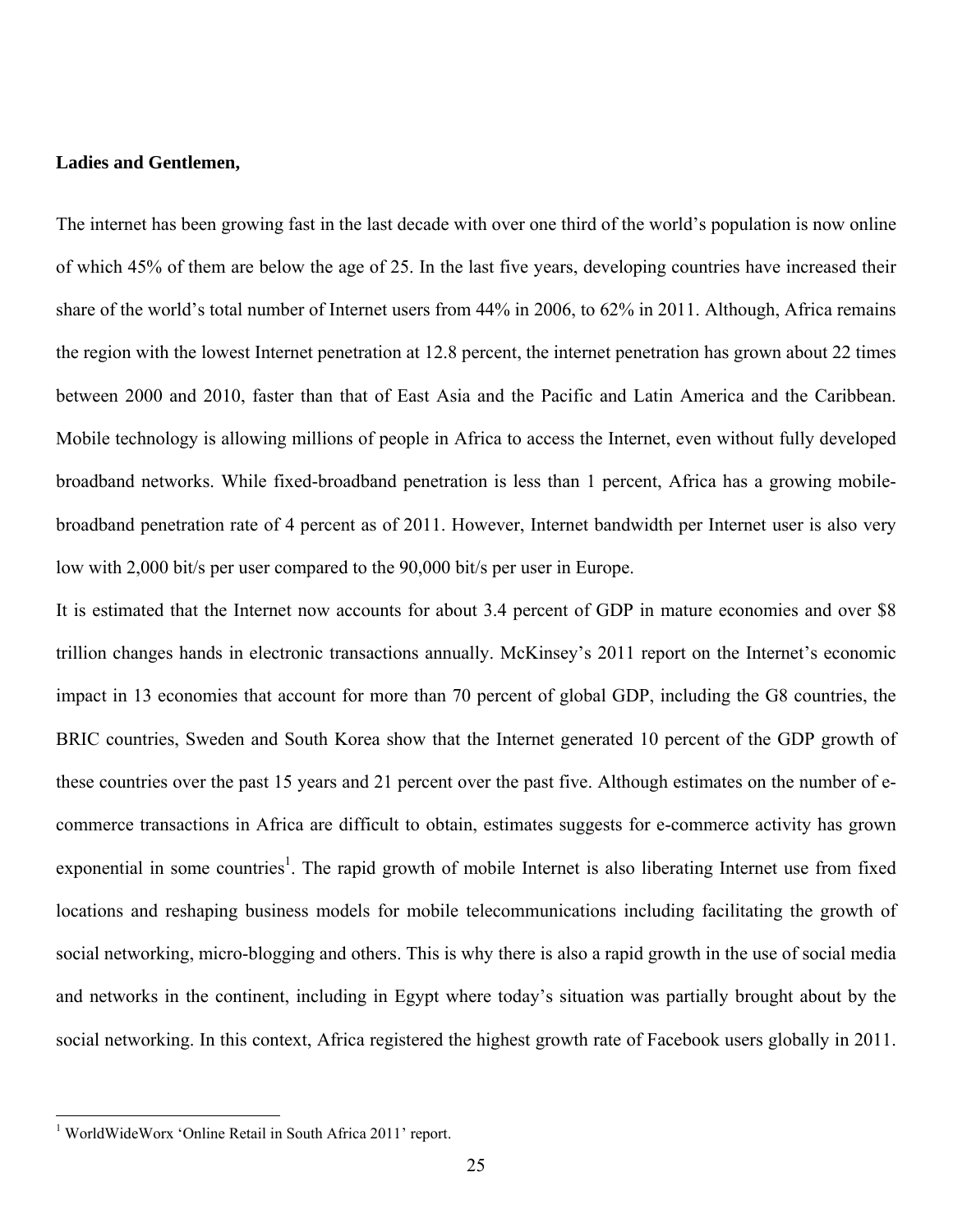Therefore, improved access to the Internet represents huge potential for Africa's economic, political, social and cultural future despite the penetration still only represent a fraction of Africa's population.

#### **Ladies and Gentlemen,**

Internet governance, as a key issue emerging from the WSIS process is an important multi-stakeholder (Governments, the private sector, civil society and academia) platform within their respective roles, of shared principles, norms, rules, decision-making procedures and programs shape the evolution and use of the Internet. In this regard, the Internet Governance space in Africa has been very active since the World Summit on the Information Society (WSIS) process. There are now IGFs in all sub-regions and the African IGF was launched last year in Nairobi.

The key to making Internet Governance a success at both the sub-regional and regional levels is dependent on the take up and active participation at the national level. To this end, national forums on the management of Internet resources and critical infrastructure are encouraged in countries.

Presently, there are five regional initiatives that are ongoing in Africa; which include the West Africa Internet Governance Forum (WAIGF), the East Africa Internet Governance Forum (EAIGF), Forum de Gouvernance de l'Internet en Afrique Centrale (FGI-CA), the Southern Africa Internet Governance Forum (SAIGF and the North Africa Internet Governance Forum (NAIGF). These regional initiatives, though active in their operation, do not yet cover all the countries in their respective regions. Moreover, some of the countries are not actively participating in the regional initiatives.

The African Internet Governance Forum (AfIGF) was launched in 2011 to support and promote the consolidation of the on-going regional initiatives and reach out to continental and global stakeholders and guide in their engagement in continental, regional and national initiatives. We expect that this conference will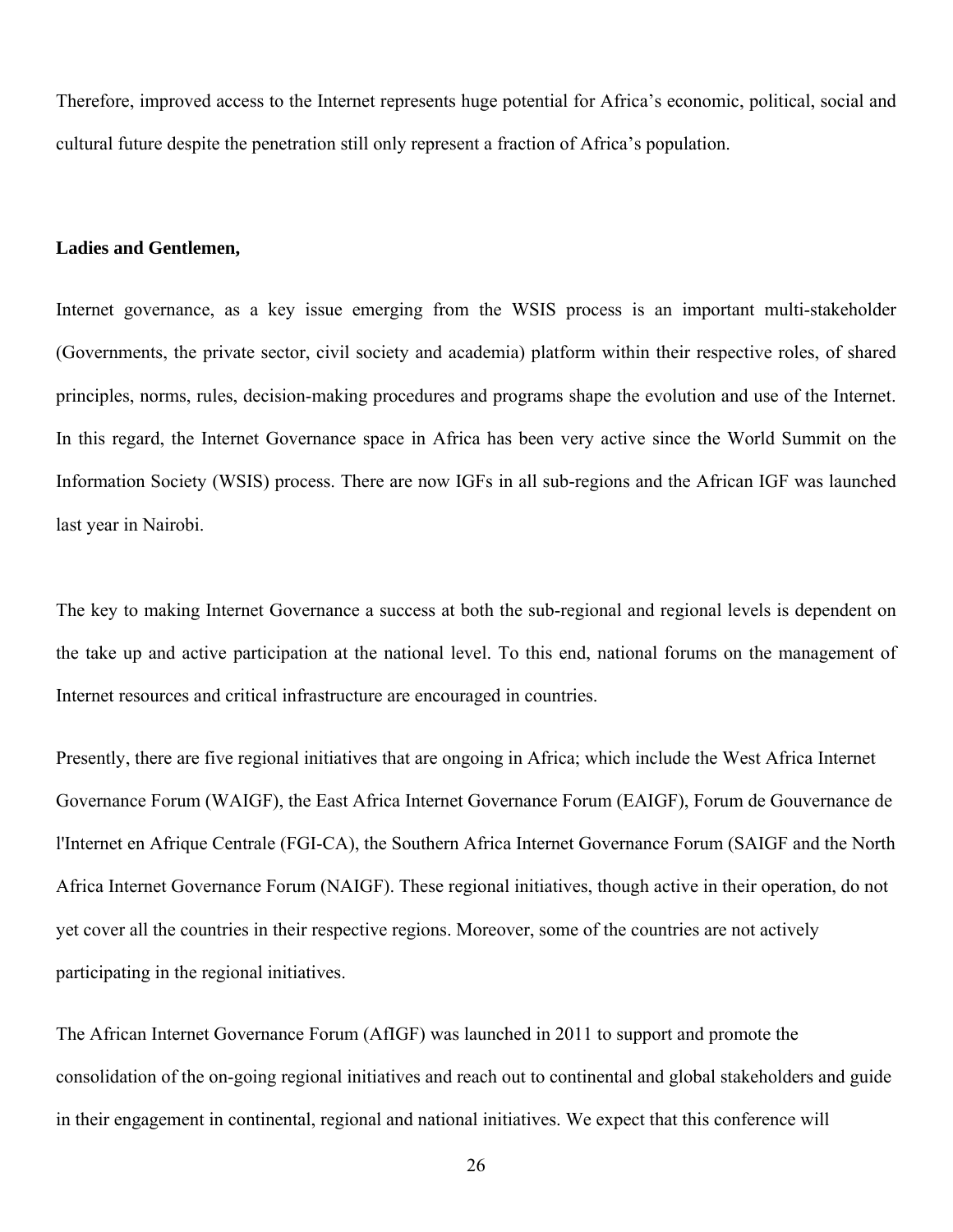promote discussions on the African IG agenda and shape the way for Africa's participation in the next IGF, which will be held in Baku, Azerbeijan from 6-9 November 2012.

#### **Excellency, Ladies and Gentlemen,**

I would like to, once again to thank this distinguished gathering for the time and commitment shown towards AfIGF. Let me also extend our appreciation to our collaborators, whose support has made this event possible, Google, The Organisation Internationale de la francophonie (OIF), UniForum S.A with its DotAfrica Project, the Association for Progressive Communications (APC), the NEPAD Planning and Coordination Agency, the Foundation for Free and Open Source in Africa (FOSSFA), Smart Village Company LTD, Telecom Egypt, IBM, Mobinil, Vodafone and our media partners.

I thank the Minister for attending and wish you fruitful deliberations.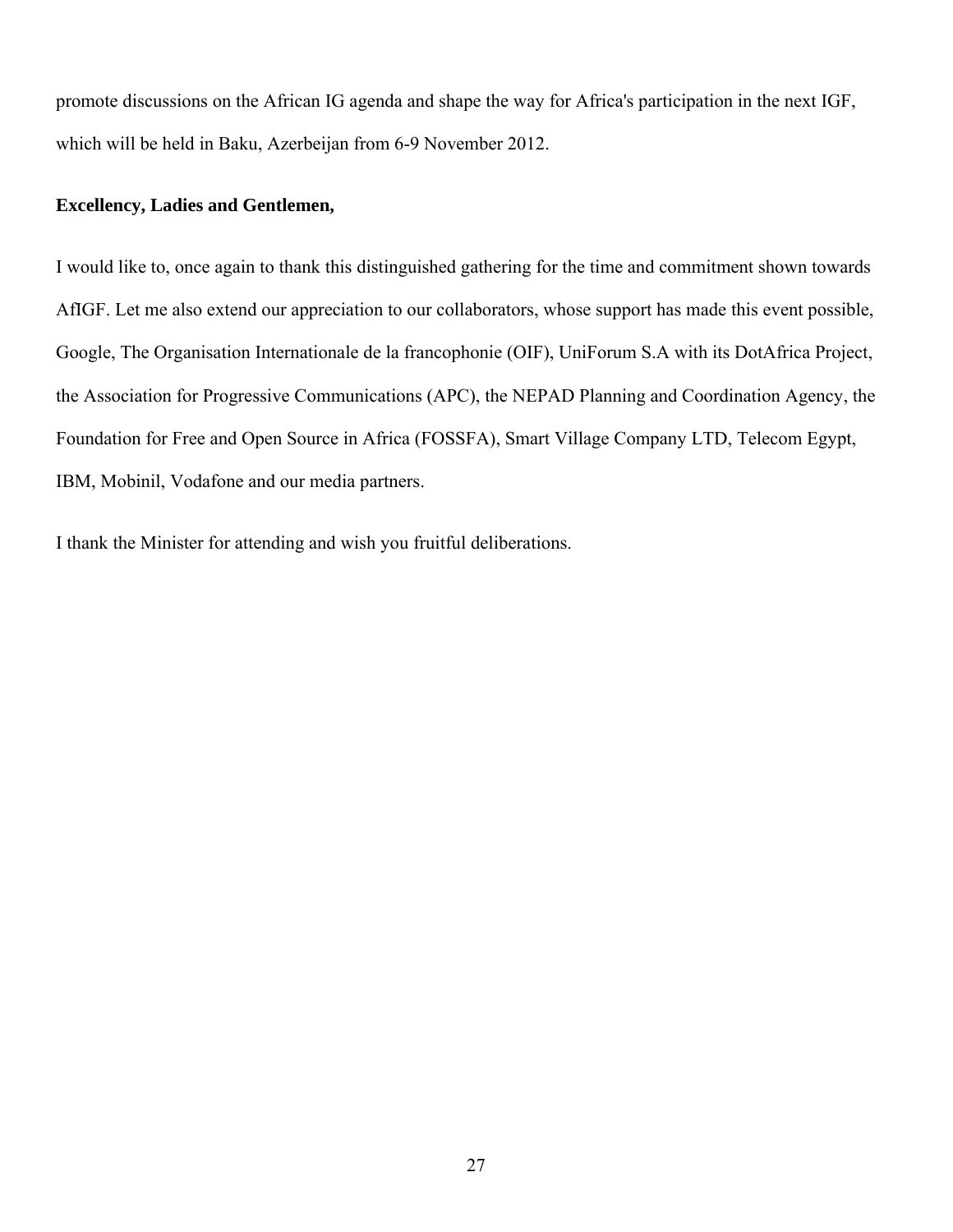# Statement of Mr. Masango Chengetai, IGF Secretariat, Geneval

Your Excellency, Ladies and Gentleman, it is an honour for me to be here today at the inaugural meeting of the African Internet Governance Forum. I am also particularly happy to be back here in Egypt, host of the first global IGF meeting to be held in Africa. It should be remembered that IGF is one of the major outcomes of WSIS and gets its mandate from the Tunis Agenda. Therefore it can be said that the IGF was conceived in Africa.

Since its formation in 2006, the IGF has gone from strength to strength. Participants have seen the benefit of the multistakeholder model in action and this has led to the

 formulation of more and more regional and national IGF initiatives to discuss Internet governance issues. At present, there are 12 regional IGFs and more than 22 national IGFs covering the globe, as well as thematic IGF initiatives such as the Youth IGF.

With the landing of the undersea cables connecting Africa to the (terrestrial network) over the last couple of years, bringing with it the increased internet connection speeds and coupled with the rapid decline of Internet connection costs thus making it more affordable to more and more people in Africa. Africa is poised to take a greater part in the information age with this it is also important that Africa make its voice heard in the global Internet Governance debate.

There is a great deal of talent here as well on the creative front with software … mobile banking

As it has been said that good Internet governance begins at home. That is at the national and regional level, where the policies are incorporated into legislation and are actually implemented. It is better to have a public comment before a law is passed then after. I am very pleased that Africa has been very active in formulating IGF initiatives, both at regional and national level. With the East African, West African, Central Africa IGF, Southern African IGF and several national fora. In this context, the African IGF has a pivotal role in interconnecting these initiatives and can provide a united African perspective to the global Internet governance discussions and may also act as a coordinating mechanism for an African Internet Governance public policy formulation.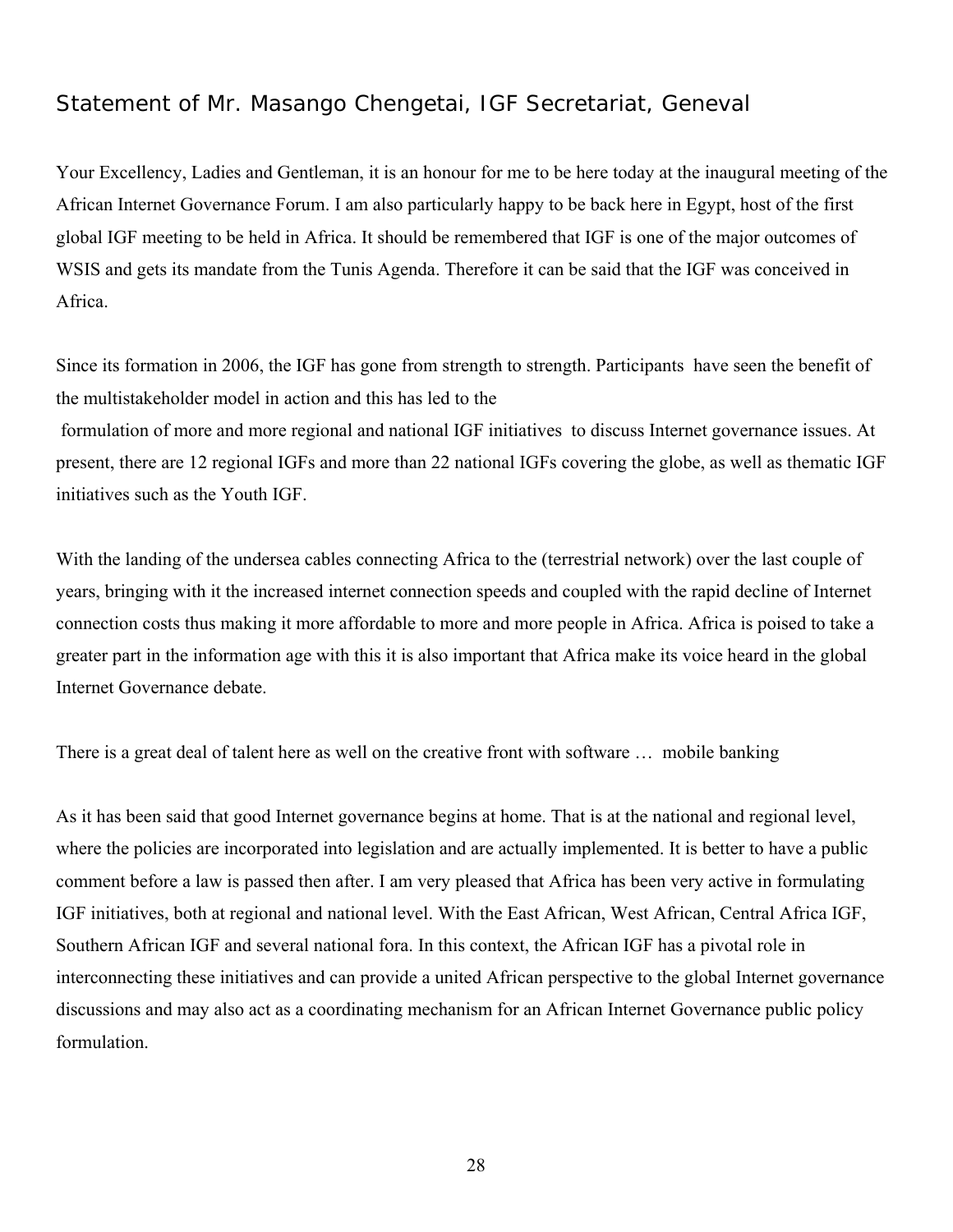As I mentioned at the beginning there are a total of 34 regional and national IGF initiatives. They all have slightly different organizational structures reflecting the regional and national differences but they all adhere to the core IGF principles of

- being open, inclusive and transparant
- having a bottom up, multistakeholder policy development process
- non commercial in nature (no membership or attendance fees)

National and regional IGF's also have the advantage of it being easier for them to set policies and guidelines for their participant countries to follow and can have a more direct impact on public policy formulation. It is much better for people to comment and provide their views before a law or policy is implemented than after.

Africa has also hosted 2 annual IGF meetings with IGF 2009 being held here in Egypt At Sharm El Shiek and the 2011 IGF in Nairobi which had the highest attendance of any IGF meeting. From this we can infer that there is a great deal of interest in Africa for involvement in the Internet governance debate.

The seventh meeting of the Internet Governance Forum will take place on 6-9 November 2012, in Baku, Azerbaijan. The theme of the meeting is "Internet Governance for Sustainable Human, Economic and Social Development'. 138 events have been included in the meeting's schedule: main sessions, workshops, dynamic coalition meetings, open fora, side sessions, etc.

At the Baku meeting, we will have an inter-regional dialogue session. The main aims of the session is to provide regional input on the main themes of IGF 2012, to give participants a cross-regional perspective, and to allow representatives of the regional and national meetings to inform the global IGF of concerns and topics beyond those included in the IGF programme of the meeting. I hope the African IGF will contribute to this session and bring in the African perspective into the global debate. In addition to this session, Africa IGF has been scheduled an independent timeslot to discuss its activities.

For those people who are unable to attend the Baku IGF in person remote participation will be provided we encourage the different national and regional IGF initiatives to set up a remote hub in their university, work place, or other suitable venue to make sure that their viewpoint and voice are heard in the global IG debate. Details about remote participation and remote hubs are available on the IGF website.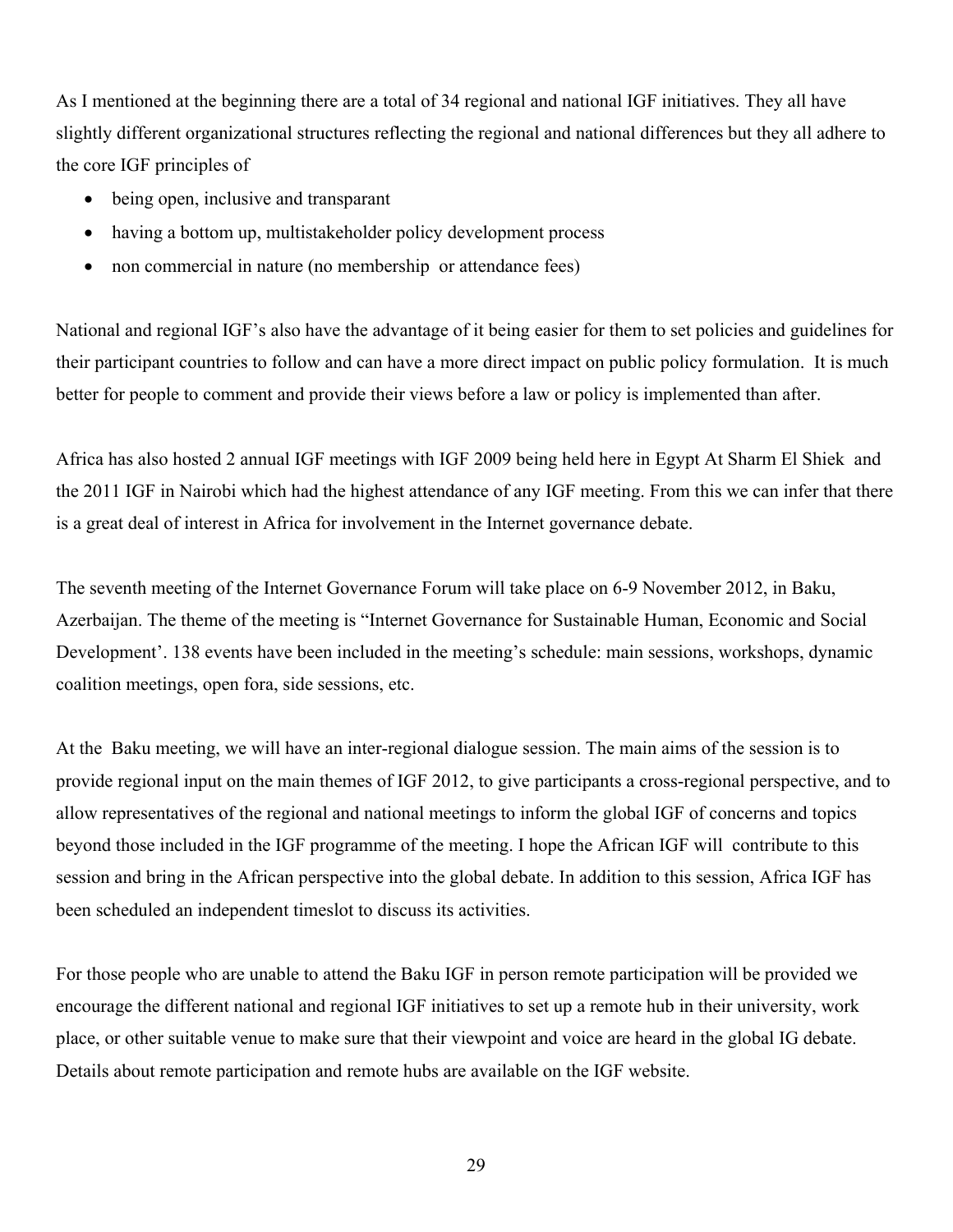With that your Excellency, ladies and Gentlemen I wish you a good and fruitful meeting.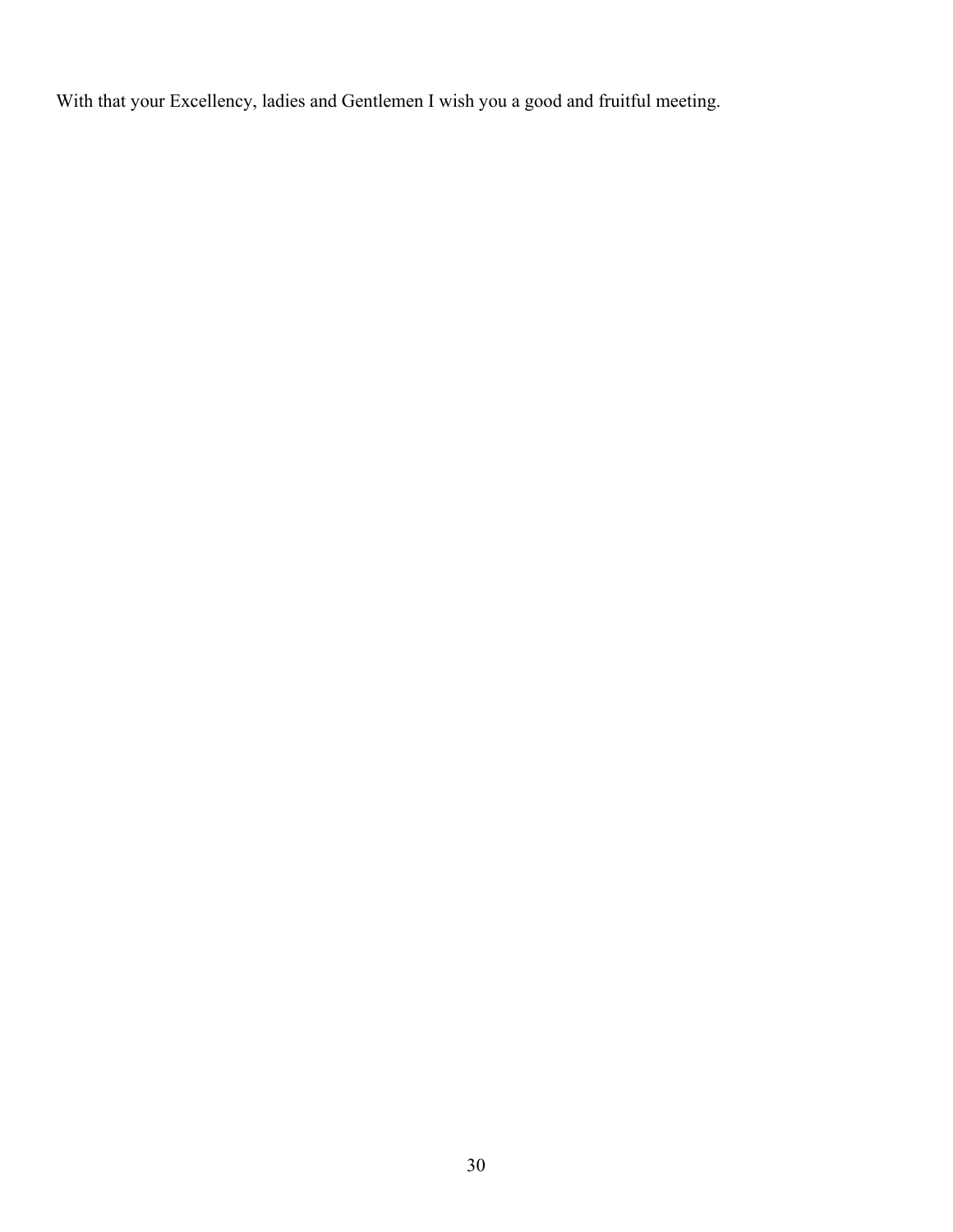# **SPEECH OF MOCTAR YEDALY OF THE AFRICAN UNION COMMISSION AT THE OPENING CEREMONY OF AfIGF 3-OCTOBER 2012**

- **H.E Eng Hany Mahmoud Minister of Communications and Information Technologies of the Republic of Egypt**
- **Mr MasangoChengatai form the IGF secretariat**
- **Mr. Makane Faye Representative of UNECA**
- **Distinguished participants**
- **Ladies and gentlemen**

It gives me greathonour and privilege to take part in this opening ceremony of the $1<sup>st</sup>$  meeting of the African Internet Governance Forum- AfIGF

Allow me first of all to recognize, the presence of His Excellency **EngHany Mahmoud Minister,the Minister of Republic of Egypt in charge of ICT**, who despite his very heavy work schedule is here, with us, thus enhancing the grandeur of this august gathering.

I shall thank you, yourExcellency, and through you, express our gratitude to the people and Government of Egypt for the wonderful organization of this event and for the warm welcomeand hospitality, we haveall witnessed since our arrival in your great and beautiful country.

It is in fact not a surprise – isn't Egypt the mother of the world?

Allow me also to congratulate you and say "thank you" to Egypt forthe leadership and engagement in the ICT sector.

From your proposal in 2011 to host this event until now, the MCIT team has shown only professionalism, generosity and kindness.

Today, in Cairo, anothergreat stone will mark the history: The creation of the African Internet Governance Forum.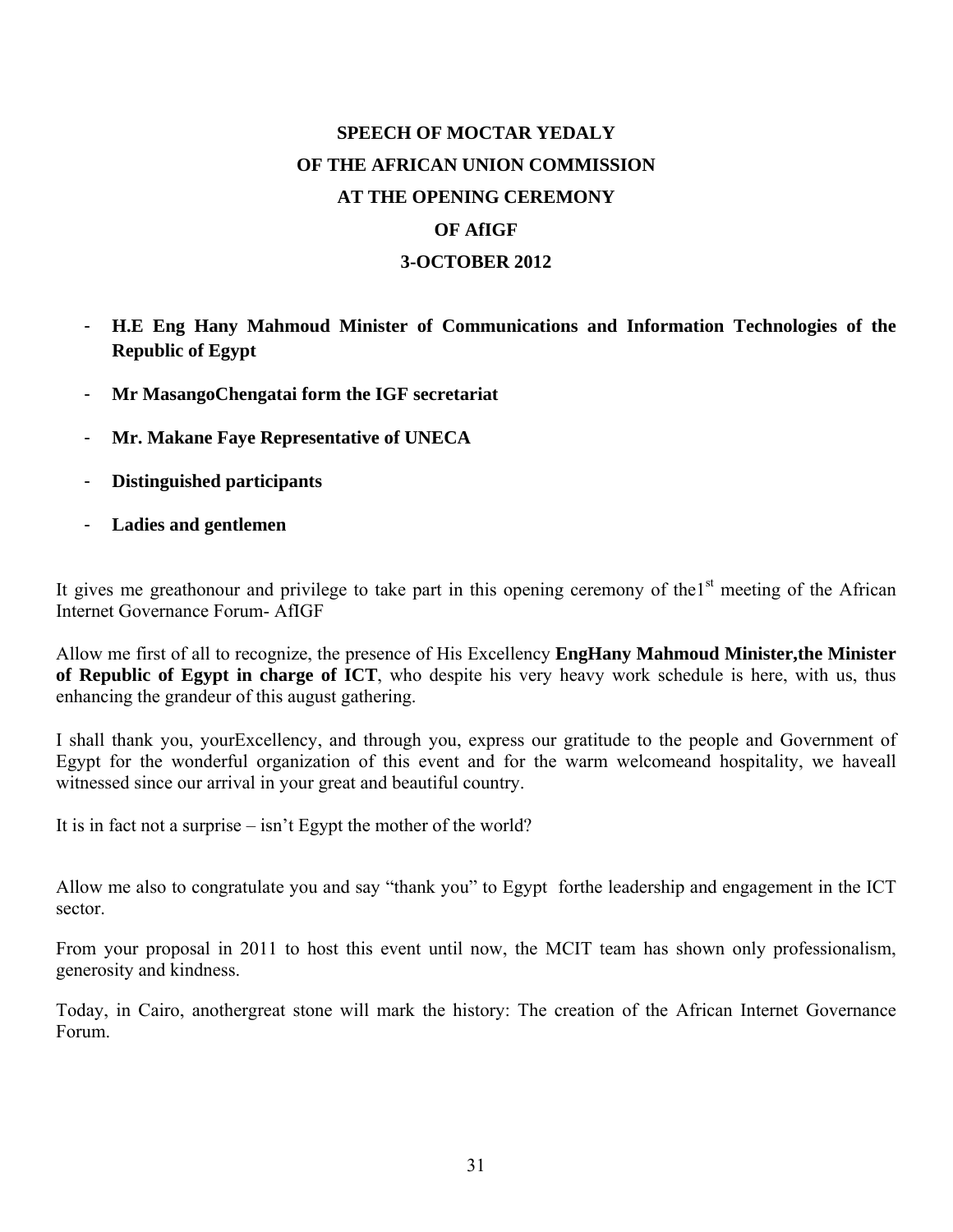# **Your Excellency, Ladies and Gentlemen,**

The more our modern society depends on the Internet the more relevant Internet governance will be. Far from being the remit of some select few, Internet governance concerns all of us to a lesser or greater extent, whether we are one of the 2 billion using the Internet or a non-user who depends on the facilities it services.

#### *Internet governance is moving increasingly into the African public eye*

Building on the United Nations (UN) Millennium Development Goals, and the mandate given at the Second Phase of the World Summit on the Information Society in Tunis (WSIS) as well as on the IGF mandate as per Paragraph 72 of the Tunis Agenda, it is now our turn, we Africans, to have our forum for Internet Governance.

The Internet Governance space in Africa has been very active as part of the WSIS process. Presently the five African Union Regions have created their Regional Internet Governance Forums. It is therefore time for the establishment of an African Internet Governance Forum (AfIGF) that will support and consolidate the work of the regional IGFs. It shall also reach out to continental and global stakeholders and provide guidance in their engagement in continental, regional and national initiatives.

Main objectives of AfIGF and Modus operandi are to be discussed and adopted at this forum. As for the secretariat it is proposed to adopt the IGF model and have it hosted by the United Nations Economic Commission for Africa (UNECA).

#### **YourExcellency,**

#### **Ladies and Gentlemen,**

ICTs have empowered the lives of Africans and are driving entrepreneurship, innovation and income growth.

The effect of ICTs on the African economy is impressive, but it is the way they are changing the everyday lives of Africans that is genuinely transformational.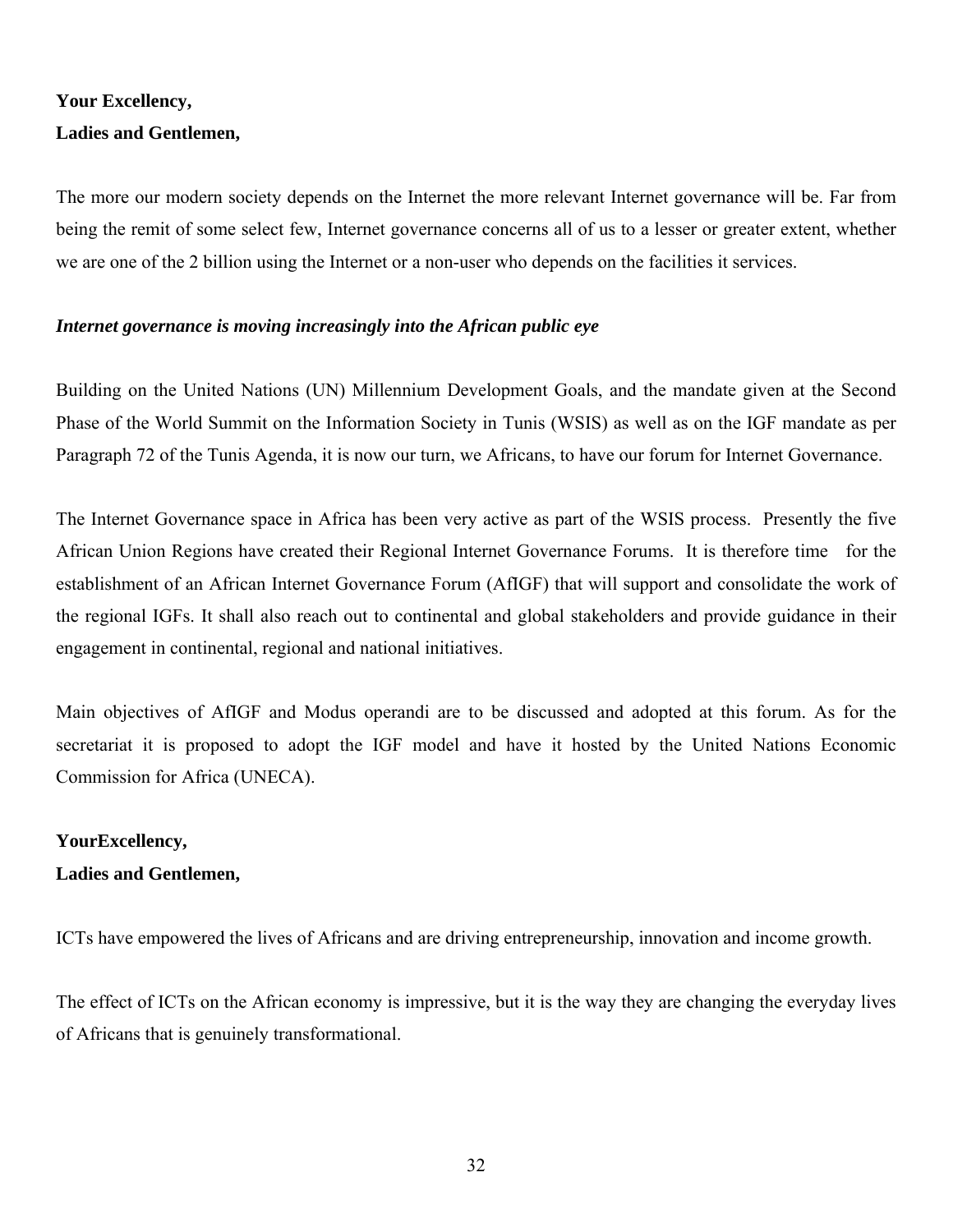The Communications and Information technologies landscape is also changing rapidly and its environment is altering dramatically.

The drivers of our common philosophy –i.e. **Time - Distance - and location** are becoming less and less important in terms of providing global services.

Consequently, we, the policy makers need to review our approaches and adapt ourselves to the new world of ICT.

This is our challenge: Building an African information society for our future generations.

#### The future is today

The future of ICT is not about the phone or the computer anymore; it's about the applications and the information they deliver.

ICTs now offer major opportunities to advance human development – from providing basic access to education or health information to making payments and stimulating citizen involvement in the democratic process.

# **Honourable participants, Ladies and gentlemen**

The African Union Commission has just completed the  $4<sup>th</sup>$  ordinary session of the conference of the African Ministers in charge of communications and information technologies.

At this conference the Ministers decided among other to:

- 1. Continue the implement the program for Infrastructure development in Africa- PIDA
- 2. Accelerate the Analogue to Digital Migration and the elaboration of National Cyber legislation
- 3. integrate postal services in a wider framework of communication and ICT services towards the establishment of a Universal Access Policy
- 4. elaborate an African Action Plan for migration from IPv4 to IPv6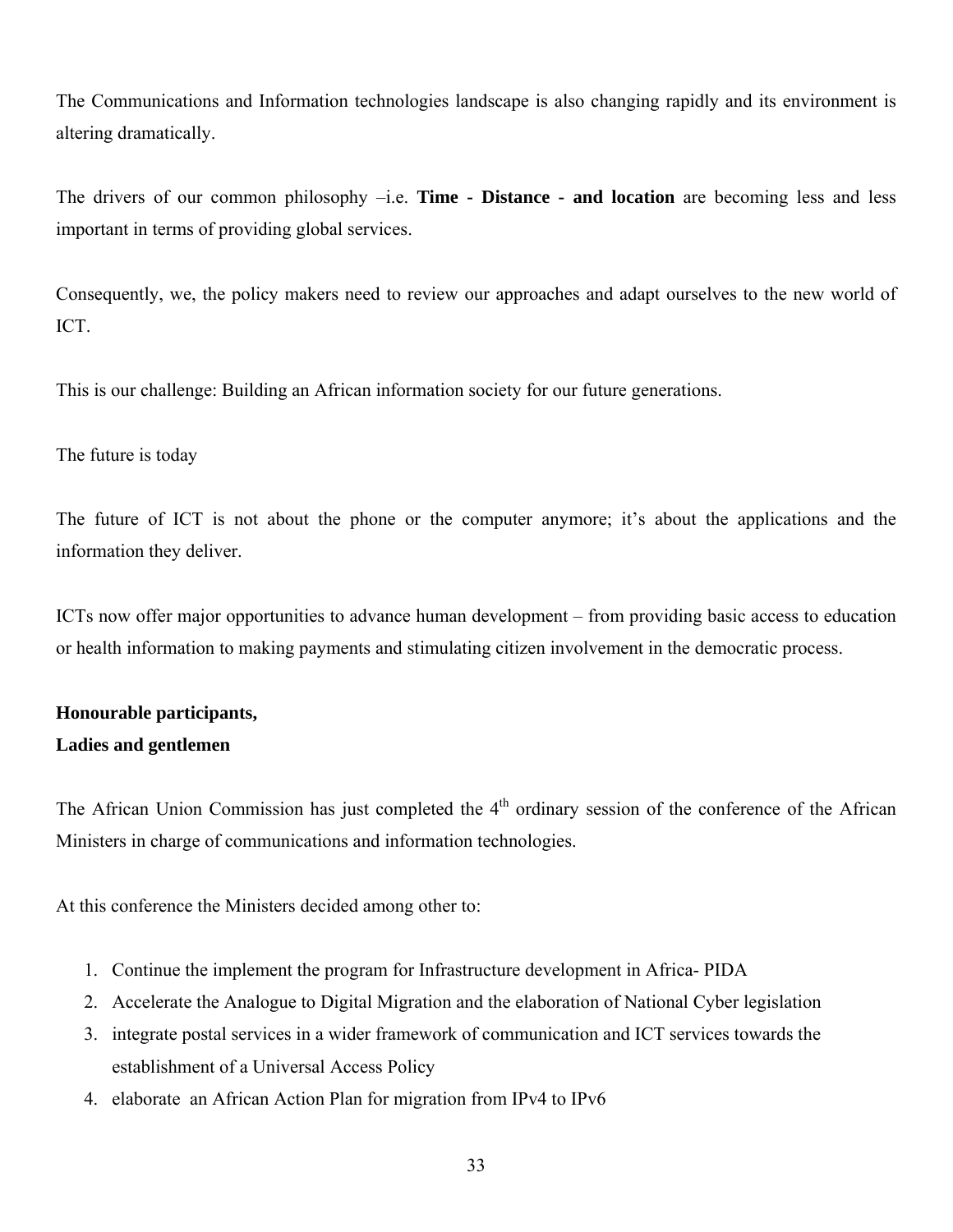5. Requested the AUC to submit to the AU Summit the draft AU Cyber-security Convention for adoption according to AU rules of procedure.

#### **Honourable participants,**

#### **Ladies and gentlemen**

The African Union Commission strongly believesthat the building of an Africa's information society requires a secure cyber space, an appropriate infrastructure and efficient coordination.

We are inviting all stakeholders to join us and together develop ICTs for the benefit of our economies, for the benefit of our people.

This is what drives our action. This is what will achieve the integration of Africa

#### **Ladies and Gentlemen**

I wouldn't conclude without thanking the men and women who made this event.

My special thanks go to Mr Makane Faye and his team, to Mrs Nermine El Saadany and her colleagues . You have done a great job.

I would like also to express our gratitude to all our sponsors for their contributions and support.

**I wish you a fruitful deliberation and Thank you for your kind attention.**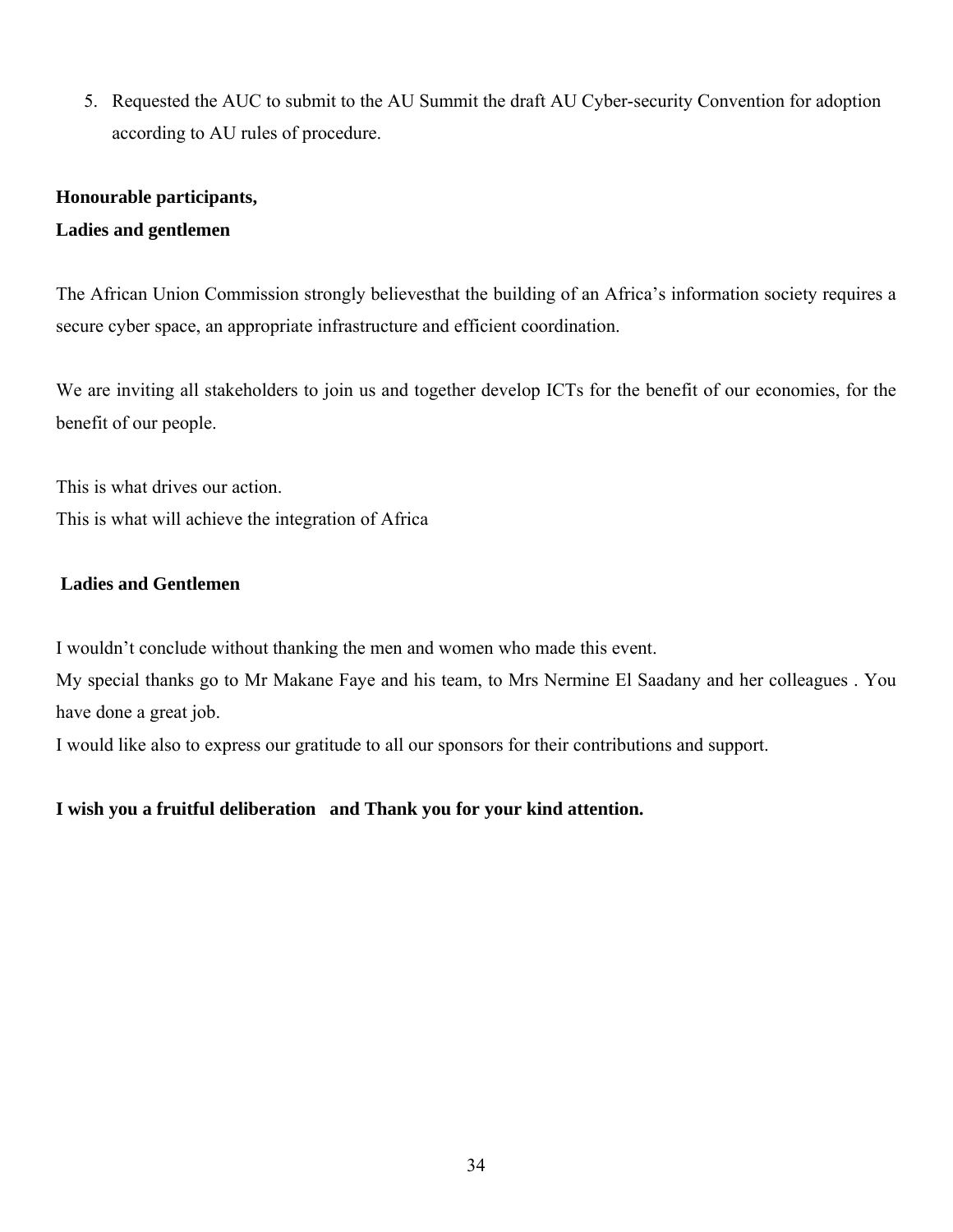# **Closing Statement by Makane Faye, UNECA**

Dear:

- AUC Colleague,
- IGF Secretariat Representative,
- Experts,
- Conference Partners,
- Distinguished Guest and Participants,
- Ladies and Gentlemen,

As we now reach the end of this remarkable event, allow me to take this opportunity to thank, on behalf of the UN Economic Commission for Africa, all of you for your active participation in the different conference activities. You brought valuable knowledge, ideas and recommendations that were fundamental to the success of the event.

As a result of the various discussions and debates from the pre-conferences and the main sessions, interesting recommendations were addressed to our member states, AUC and stakeholders.

Ladies and Gentlemen,

Let me reiterate that ECA is committed to take the recommendations forward and ensure that they are implemented. We will also ensure in cooperation with AUC and all stakeholders that the outcome of this conference is widely disseminated.

Finally, please allow me to express my appreciation to the Director of International Cooperation of the Ministry of Communications and Technology and her staff, for their personal involvement and full commitment, especially Ms. Nashwa Gad El Hak), in facilitating this successful workshop.

I would also like to thank all the presenters for sharing their ideas and all the participants for their valuable contributions to the workshop's success and Ms. Nnenna Nwakanma, outgoing Convener of the West Africa IGF.